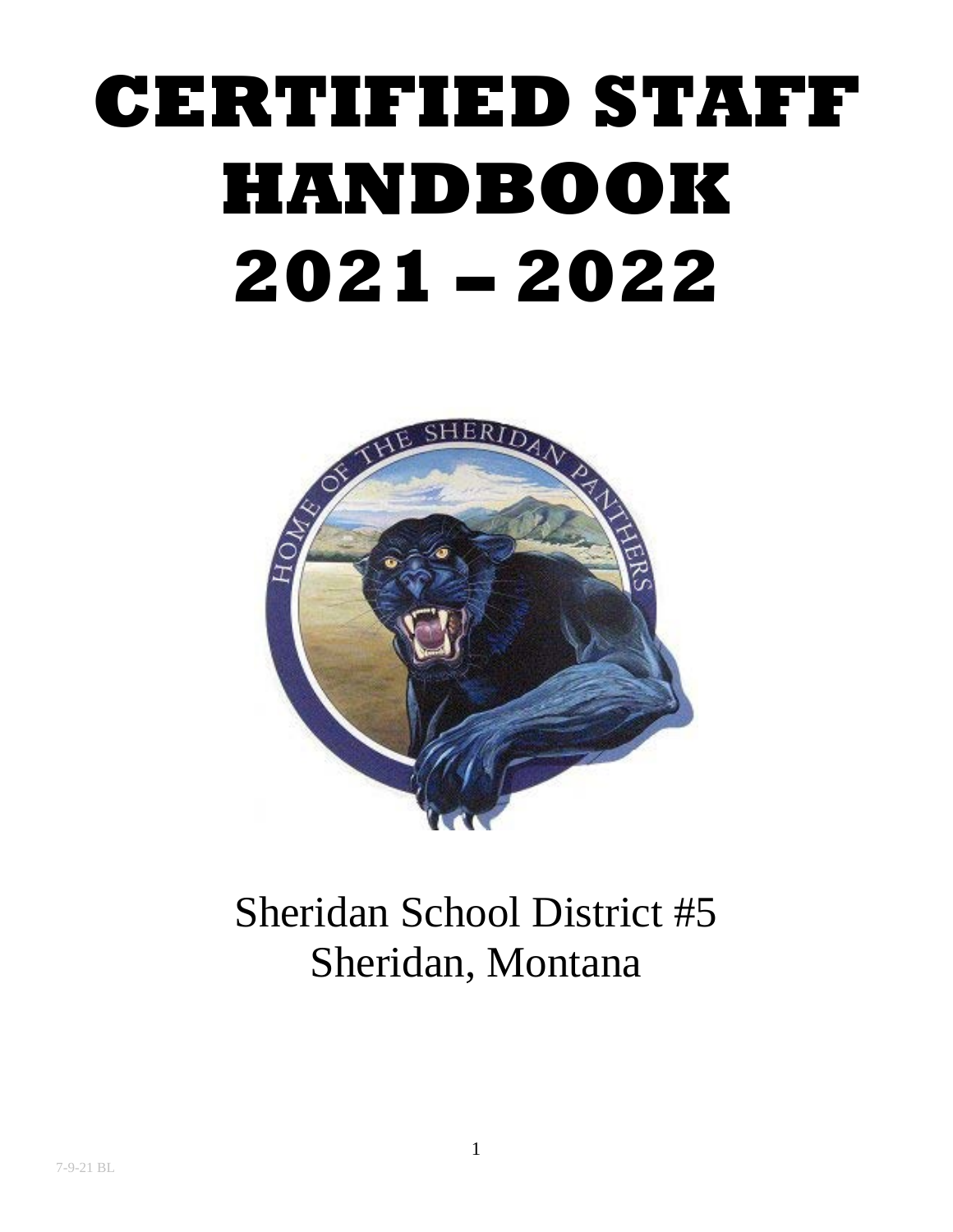*PANTHER UNIVERSALS*

# **BE SAFE**

# <span id="page-1-0"></span>**BE RESPECTFUL**

# **BE RESPONSIBLE**

# **BE SUCCESSFUL**

# **BE A PANTHER!!!**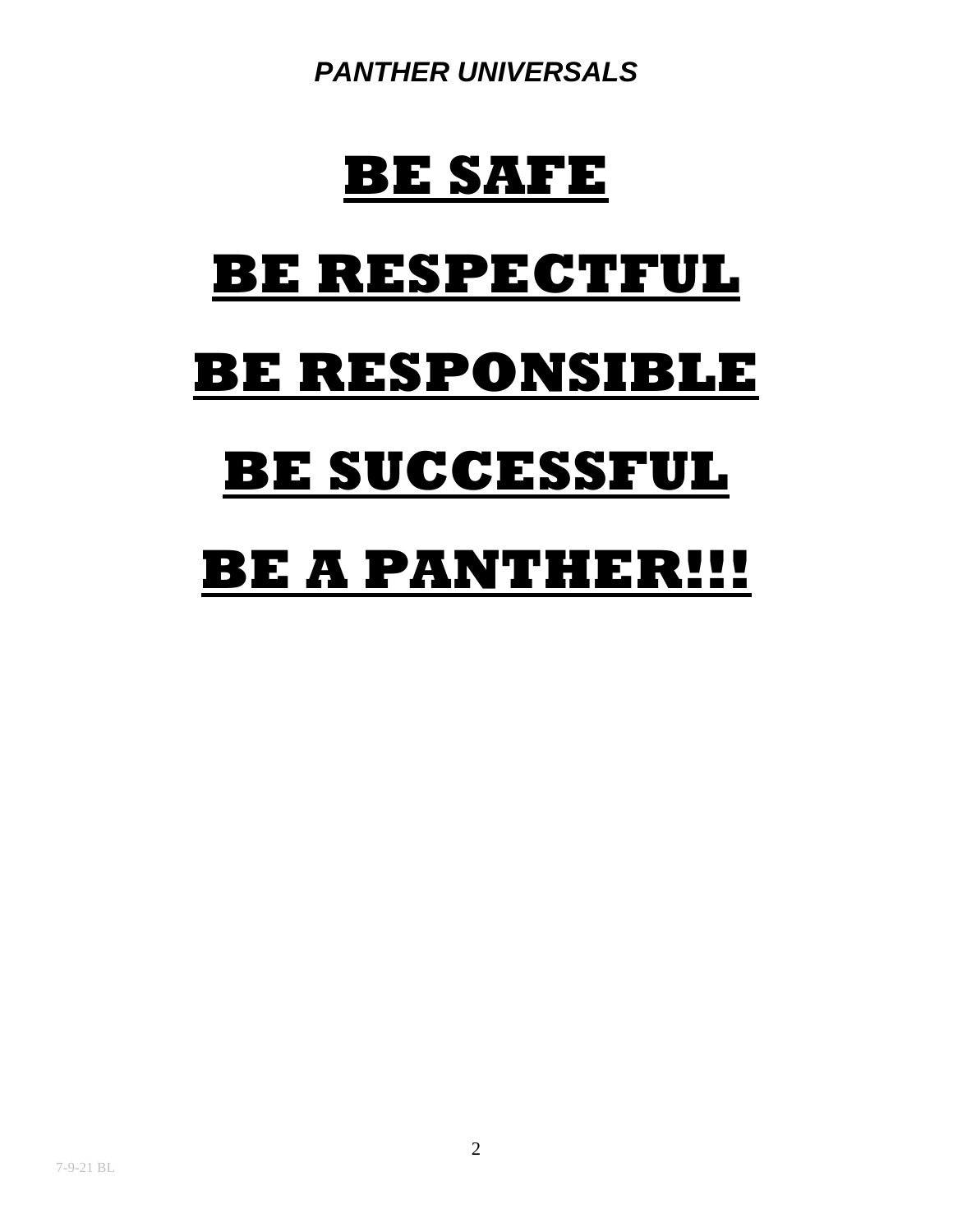#### **Table of Contents**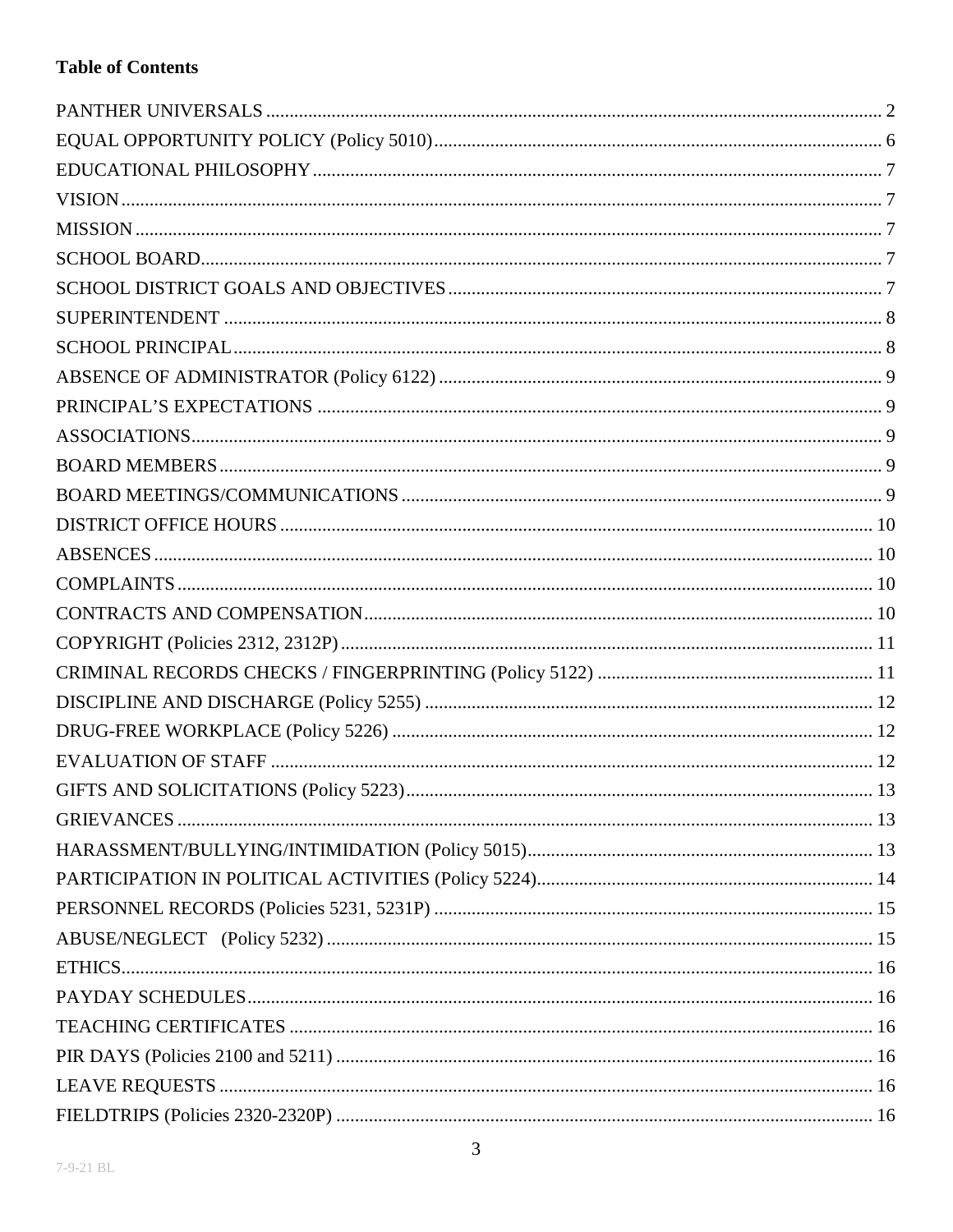| 20 |
|----|
|    |
|    |
|    |
|    |
|    |
|    |
|    |
|    |
|    |
|    |
|    |
|    |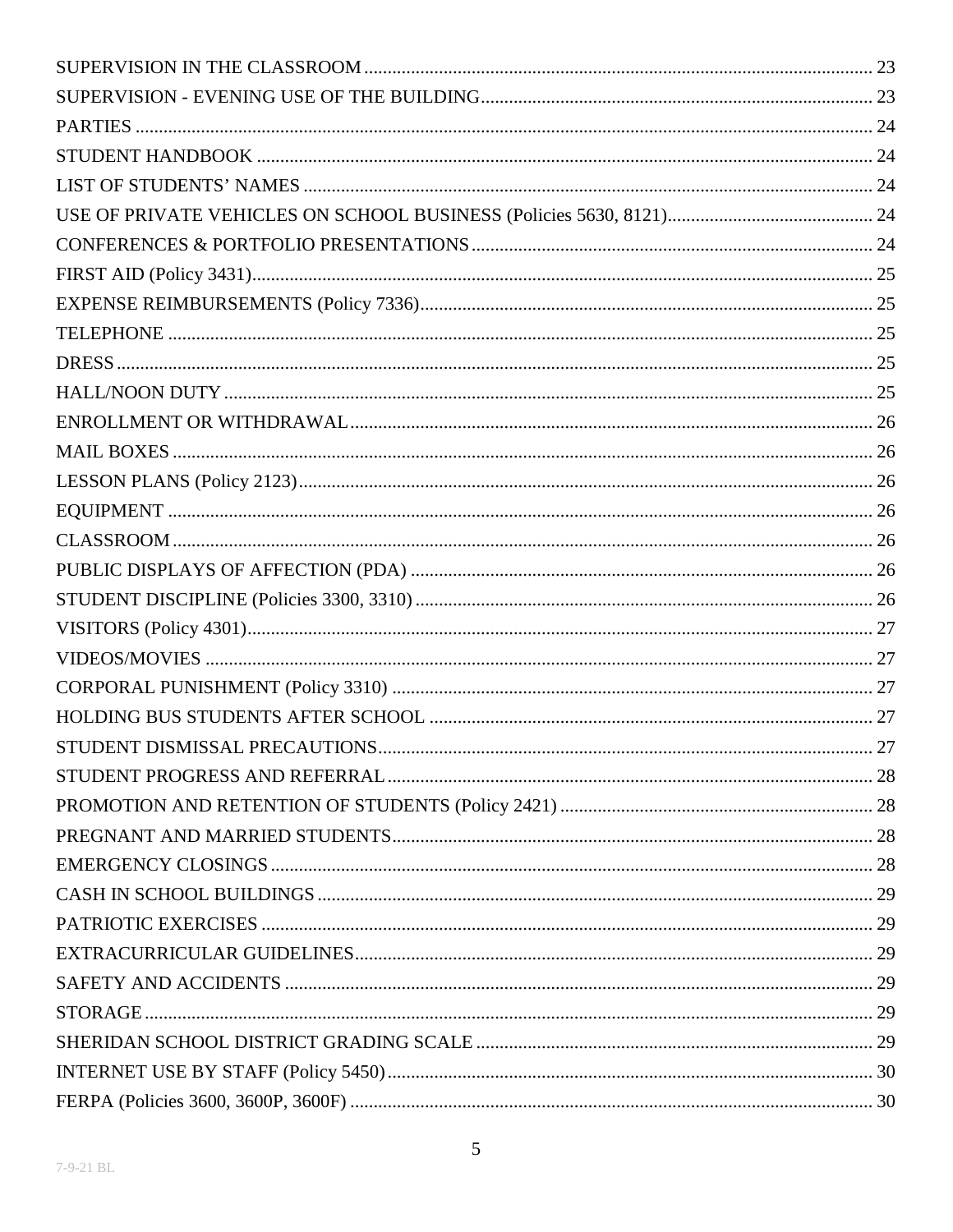This handbook is intended as a method of communicating general district information, rules, and regulations and is not intended to either enlarge or diminish any Board policy, administrative regulation, or negotiated agreement. Material contained herein may, therefore, be superseded by such Board policy, administrative regulation, negotiated agreement, or changes in state or federal law.

Any information contained in this handbook is subject to unilateral revision or elimination, without notice.

<span id="page-5-0"></span>No information in this document shall be viewed as an offer, expressed or implied, or as a guarantee of any employment of any duration.

#### *EQUAL OPPORTUNITY POLICY (POLICY 5010)*

#### **Equal Employment Opportunity, Non-Discrimination, and Sex Equity**

The District will provide equal employment opportunities to all persons, regardless of their race, color, religion, creed, national origin, genetic information, sex, age, ancestry, marital status, military status, citizenship status, use of lawful products while not at work physical or mental disability. The District will make reasonable accommodation for an individual with a disability known to the District, if the individual is otherwise qualified for the position, unless the accommodation would impose undue hardship on the District.

Inquiries regarding sexual harassment, sex discrimination, or sexual intimidation should be directed to the District Title IX Coordinator, to the Assistant Secretary for Civil Rights of the Department of Education, or both. The Board designates the following individual to serve as the District's Title IX Coordinator:

#### **Rebecca Larsen, District Clerk, 211 Madison Street, Sheridan, MT 59749 406-842-5302 ext. 136 [becky.larsen@sheridan.k12.mt.us](mailto:becky.larsen@sheridan.k12.mt.us)**

Inquiries regarding discrimination on the basis of disability or requests for accommodation should be directed to the District Section 504 Coordinator. The Board designates the following individual to serve as the District's Section 504 Coordinator:

#### **Lanaie Morgan, Special Education Teacher, 211 Madison Street, Sheridan, MT 59749 406-842-5302 ext. 115, [lanaie.morgan@sheridan.k12.mt.us](mailto:lanaie.morgan@sheridan.k12.mt.us)**

Any individual may file a complaint alleging violation of Policy 5012/5012P-Sexual Harassment, or Policy 5015- Bullying/Harassment/Intimidation/Hazing by following those policies or Policy 1700-Uniform Complaint Procedure.

The District, in compliance with federal regulations, will notify annually all students, parents, staff, and community members of this policy and the designated coordinator to receive inquiries. This annual notification will include the name and location of the coordinator and will be included in all handbooks.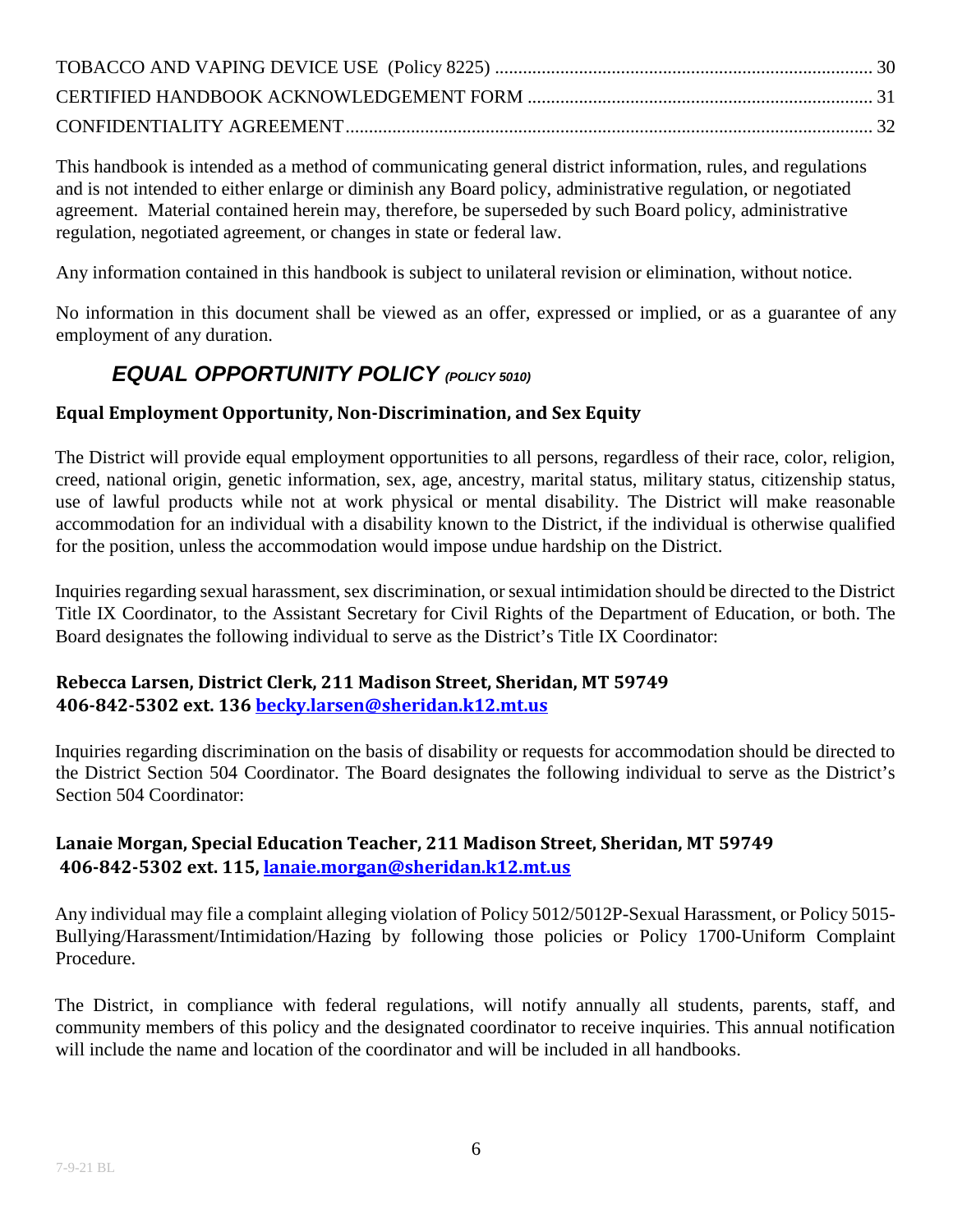The District will not tolerate hostile or abusive treatment, derogatory remarks, or acts of violence against students, staff, or volunteers with disabilities. The District will consider such behavior as constituting discrimination on the basis of disability, in violation of state and federal law.

All complaints about behavior that may violate this policy shall be promptly investigated. Retaliation against an employee who has filed a discrimination complaint, testified, or participated in any manner in a discrimination investigation or proceeding is prohibited.

# *EDUCATIONAL PHILOSOPHY*

<span id="page-6-0"></span>Believing that the basic purpose of education is to prepare each student for life, and to impart to them the knowledge, skills and attitudes which will best prepare them to become a happy, useful, and worthwhile member of society, the Board of Trustees has set down the following philosophies, policies, rules, and regulations which they hope will help achieve those ends.

#### *VISION*

<span id="page-6-2"></span><span id="page-6-1"></span>Sheridan Schools will educate the whole person, empowering them to reach their highest individual potential.

#### *MISSION*

In order to achieve our vision, it is the mission of Sheridan Schools to:

- Ensure a safe learning environment;
- Welcome curiosity and instill confidence;
- Promote personal responsibility;
- Broaden opportunities for all interests;
- Model and teach tolerance;
- Encourage service to others;
- Deliver a well-balanced curriculum that includes academic, technological, creative, and physical disciplines;
- <span id="page-6-3"></span>• And most importantly, provide a place to belong!

# *SCHOOL BOARD*

Individual Board members exercise their authority over school district affairs only as they take action at a legal meeting of the Board. In other instances an individual Board member, including the Chairman, shall have power only when the Board, by vote, has delegated authority to him or her.

# *SCHOOL DISTRICT GOALS AND OBJECTIVES*

<span id="page-6-4"></span>The goal of the Sheridan School is to accept responsibility for the development of each child into an adult who can stand confidently, participate fully, learn continually, and contribute meaningfully to our world. Six objectives, which contribute to the achievement of this goal, listed without priority in arrangement, define desirable outcomes to be incorporated into short and long-range plans for the school system.

- 1. To ensure that each student develops proficiency in basic academic skills.
- 2. To ensure that each student develops the capacity to recognize and cope with the problems of an unknown future.
- 3. To ensure the development of meaningful interpersonal relationships among students, staff, and community.
- 4. To ensure that staff, students, and parents are afforded maximum feasible participation in the development and evaluation of programs and policies that meet the educational needs of each community.
- 5. To ensure maximum efficiency in the allocation of material resources.
- 6. To ensure maximum efficiency in the allocation of human resources.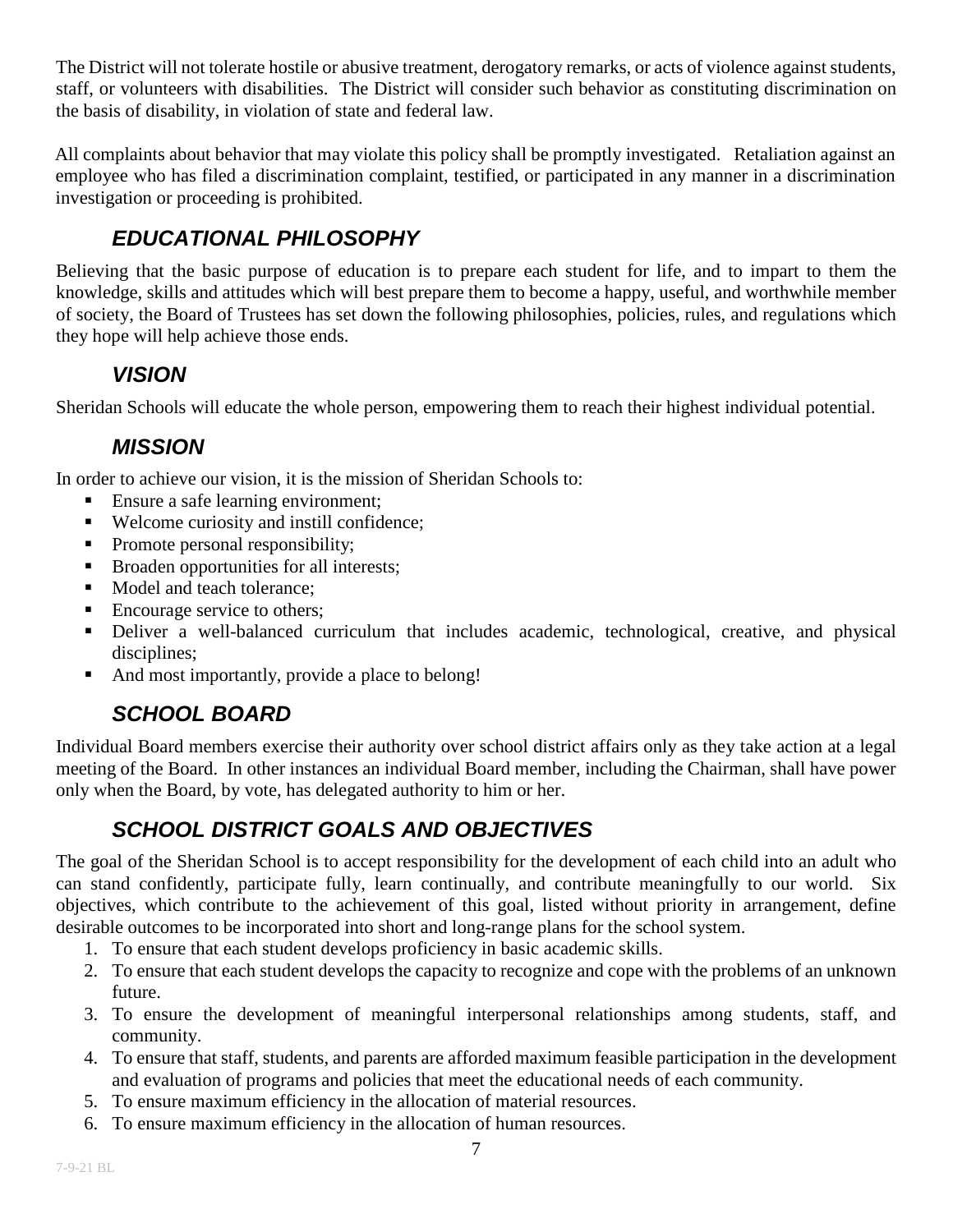#### *CHALLENGING AND DIVERSE LEARNING ENVIRONMENT*

Sheridan Schools will develop a rigorous educational program that is designed to both meet the needs of all students and support the talents of all students.

#### *HIGHLY EFFECTIVE STAFF*

Sheridan Schools will develop a recruitment and retention program to ensure that the District hires and retains high quality effective personnel who use best-practice instructional strategies and each have a professional development plan in place.

#### *COMMUNICATION*

Sheridan Schools will communicate to its stakeholders using various forms of media, ensuring access to school events, processes, and policies.

#### *COMMUNITY SUPPORT OF SHERIDAN SCHOOLS*

Sheridan Schools will elevate the level of public awareness regarding the funding for Sheridan Schools and the associated linkages to achieve high quality educational programs.

#### *FISCAL RESPONSIBILITY*

Sheridan Schools will allocate resources, with transparency, to have the greatest positive impact on the performance of students and staff.

#### *FACILITIES AND GROUNDS*

Sheridan Schools will provide a welcoming, safe, and well-maintained environment, which keeps the focus on learning for both student and staff.

#### *TECHNOLOGY*

Sheridan schools will implement technology in Sheridan Schools to enrich student learning and deliver more efficient administration services.

#### *BEYOND THE WALLS OF SCHOOL*

<span id="page-7-0"></span>Sheridan Schools will create a high-standard learning environment, outside the walls and hours of school, with accountability for achievement in academics, community service, and citizenship.

#### *SUPERINTENDENT*

The school superintendent is responsible for providing the professional leadership and skill to translate the wishes of the Sheridan School Board into administrative action.

The superintendent shall be the chief executive officer of the school system and shall have, under the direction of the Board, general supervision of the school buildings and all personnel therein. The superintendent is responsible for the management of the schools under the Board's policies and is accountable to the Board.

#### *SCHOOL PRINCIPAL*

<span id="page-7-1"></span>Acting with the approval of the superintendent, the principal shall be the chief administrator of the school buildings. The principal is charged with the direct supervision and direction of the staff and students assigned to the building, and with the care of the school facility and its equipment. Within the framework of the policies of the Board and the general rules and regulations set by the superintendent, the principal may establish and enforce such regulations as he deems advisable for the efficient operation of the school.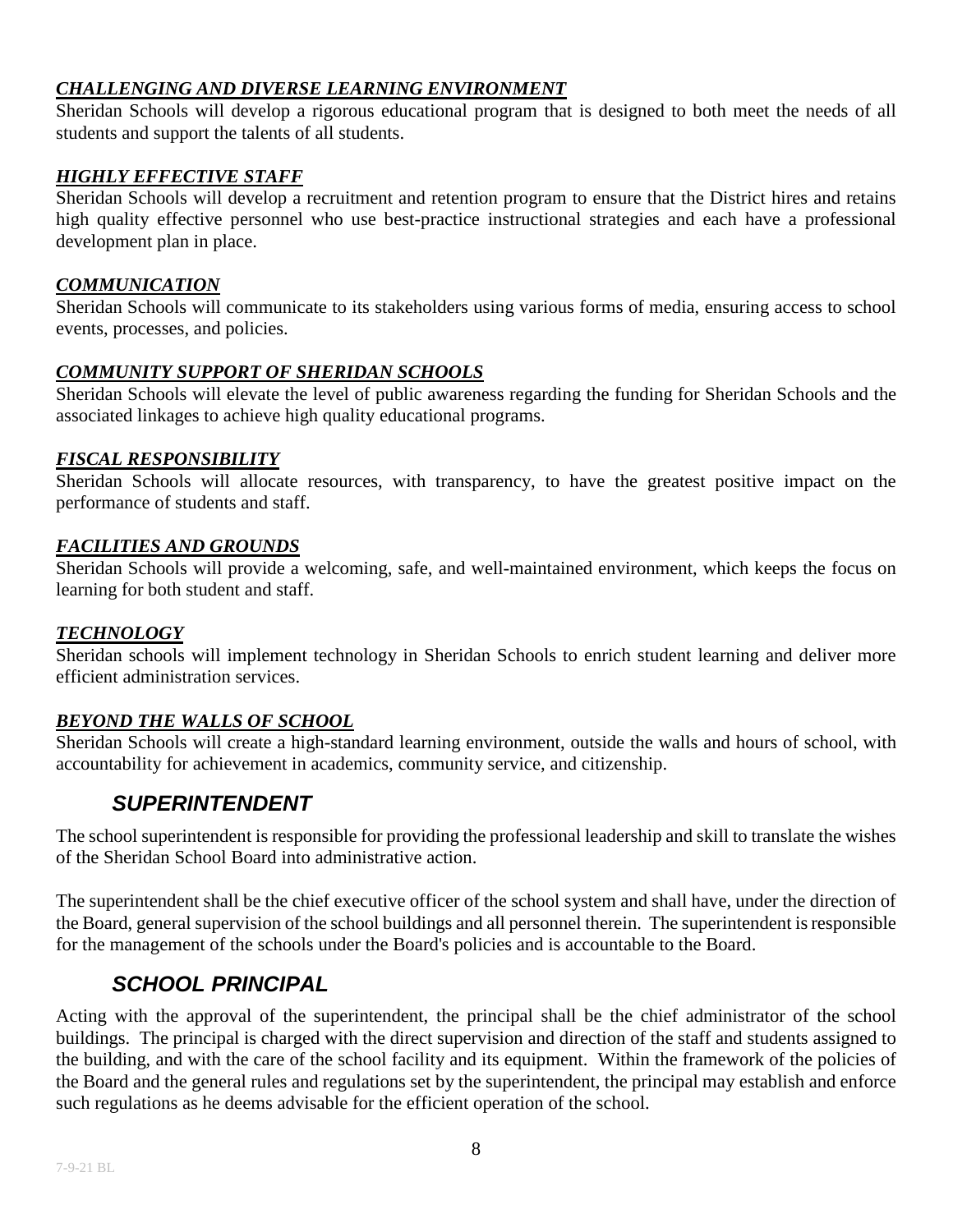#### *ABSENCE OF ADMINISTRATOR (POLICY 6122)*

<span id="page-8-0"></span>When the superintendent is absent, the principal will assume responsibility for the operation of the school. If the superintendent and the principal are both absent, the guidance counselor or designated staff member will be in charge of the school. In the case that the administrators can not be reached, staff is encouraged to call the secretaries.

#### *PRINCIPAL'S EXPECTATIONS*

- <span id="page-8-1"></span>**Teachers are expected to fulfill extra duties as assigned in the appropriate handbook.**
- Teachers are expected to post their projects on the school website.
- Teachers are expected to take attendance and lunch count within the first 10 minutes of each class period.
- **Teachers are expected to be in their classrooms available to help students 15 minutes before the school day begins and 15 minutes after school is dismissed. (7:45 am until 4:00 pm)**
- Teachers are expected to ensure that their classroom meets all safety standards.
- Teachers are expected to attend all staff meetings. MS/HS: 7:15 am first Tuesday of the month, Elementary: 7:15 am second Tuesday of the month.
- **Teachers are expected to have a syllabus on the webpage for each course taught.** This should include your grading criteria, your class objectives, your class rules, your expectations, and your criteria for student of the month.
- Teachers are expected to keep their lesson plans current and up to date.
- **Teachers are expected to update their grades in their gradebook at least on a weekly basis.** (There shouldn't be a two or three week gap between grades in the gradebook)
- Teachers are expected to have on file in the principal's office a copy of your final exam for each semester.
- **Teachers are expected to have a scope and sequence, with dates and standards, posted in the classroom** for each class taught.
- When on duty, teachers are expected to **mingle with students**, listening to conversations, and defraying conflicts. This also includes anytime students are in the hall, coming in or going out to recess, at lunch recess, or during passing time for grades 7-12.
- Each teacher is required to have a written professional development plan which becomes a portion of the goal setting for our evaluation process. This is in accordance with the school accreditation process.

# *ASSOCIATIONS*

<span id="page-8-2"></span>The Sheridan Federation of Teachers is the bargaining unit for all certified staff. Association officers and building representatives are as follows:

<span id="page-8-3"></span>President: Laurie Bartoletti, Vice President: Sara Decker, Secretary: Paula Elser

#### *BOARD MEMBERS*

The Legislature of the State of Montana delegates to the Board responsibility for the conduct and governance of district schools. Board members, as elected by residents of this district, are as follows: Kendra Horn, Chair, Therese Sutton Vice-Chair, Cory Rowberry, William Wood, Kaylie Theis, Ridgley Elser, and Bronwen Pfau.

# *BOARD MEETINGS/COMMUNICATIONS*

#### <span id="page-8-4"></span>*REGULAR MEETINGS*

Unless otherwise specified, all meetings will be held in the C. B. Murray Media Center. Regular meetings shall be held at 7:00 p.m. on the 2nd Tuesday of each month, or at other times and places determined by a majority vote. Except for an unforeseen emergency, meetings must be held in school buildings or, upon unanimous vote of the Trustees, in a publicly accessible building located within the District. If regular meetings are to be held at places other than the place stated above, or are adjourned to times other than the regular meeting time, notice of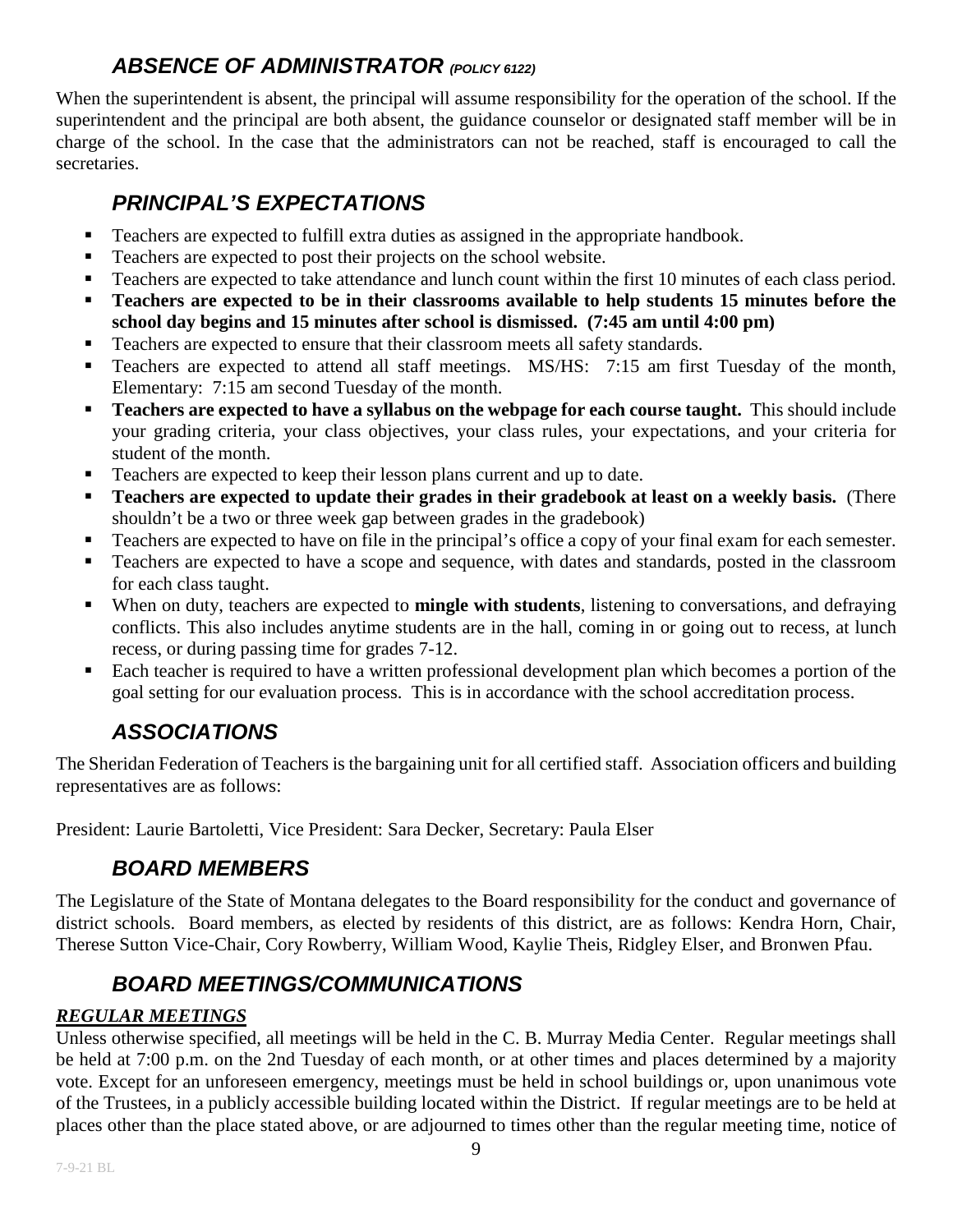<span id="page-9-0"></span>the meeting shall be made in the same manner as provided for special meetings. When a meeting date falls on a school holiday, the meeting shall be held on the next business day.

#### *DISTRICT OFFICE HOURS*

The District office is open between the hours of 8:00 a.m. and 4:00 p.m., Monday through Thursday.

### <span id="page-9-1"></span>**STAFF OPERATIONS**

#### *ABSENCES*

#### *DISCRETIONARY LEAVE*

Certified employees shall be granted leave according to the terms of the current collective bargaining agreement.

#### *FAMILY MEDICAL LEAVE*

Employees are eligible for benefits under the Family Medical Leave Act when the District has fifty (50) or more employees. The Sheridan School District has less than fifty (50) employees, and therefore employees are not eligible for FMLA benefits.

#### *COMPLAINTS*

#### <span id="page-9-2"></span>*STUDENT/PARENT COMPLAINTS*

The District recognizes that complaints regarding staff performance, discipline, grades, student progress, and homework assignments will be made by students and parents from time to time. Every effort will be made to ensure that such complaints are handled and resolved informally and as close to their origin as possible. Students, parents, and others with complaints will be encouraged to discuss the complaint directly with the staff member. All such meetings should be held in confidence and not in the presence of others.

If the complaint is not informally resolved, staff should advise the complainant that they may submit the matter directly to the building principal or immediate supervisor, as appropriate. The complainant will be provided with necessary formal complaint procedure guidelines in accordance with Board policy 1700 and the Collective Bargaining Agreement.

When a complaint is made directly to the Board as a whole or to an individual Board member, it will be referred to the superintendent for appropriate building administrator follow-up.

All staff members should familiarize themselves with Board policy and the Collective Bargaining Agreement regarding the handling of complaints.

#### *STAFF COMPLAINTS*

Staff member complaints contending a violation, misinterpretation, or inappropriate application of District personnel policies and/or administrative regulations should be directed to the building principal for informal discussion and resolution.

If the complaint is not resolved informally, formal complaint procedures may be initiated by staff in accordance with Board policy and administrative regulations. This complaint procedure may not be used to resolve disputes and disagreements related to the provisions of any negotiated agreement.

# *CONTRACTS AND COMPENSATION*

<span id="page-9-3"></span>Contracts for certified staff members will be initiated for all employees when hired.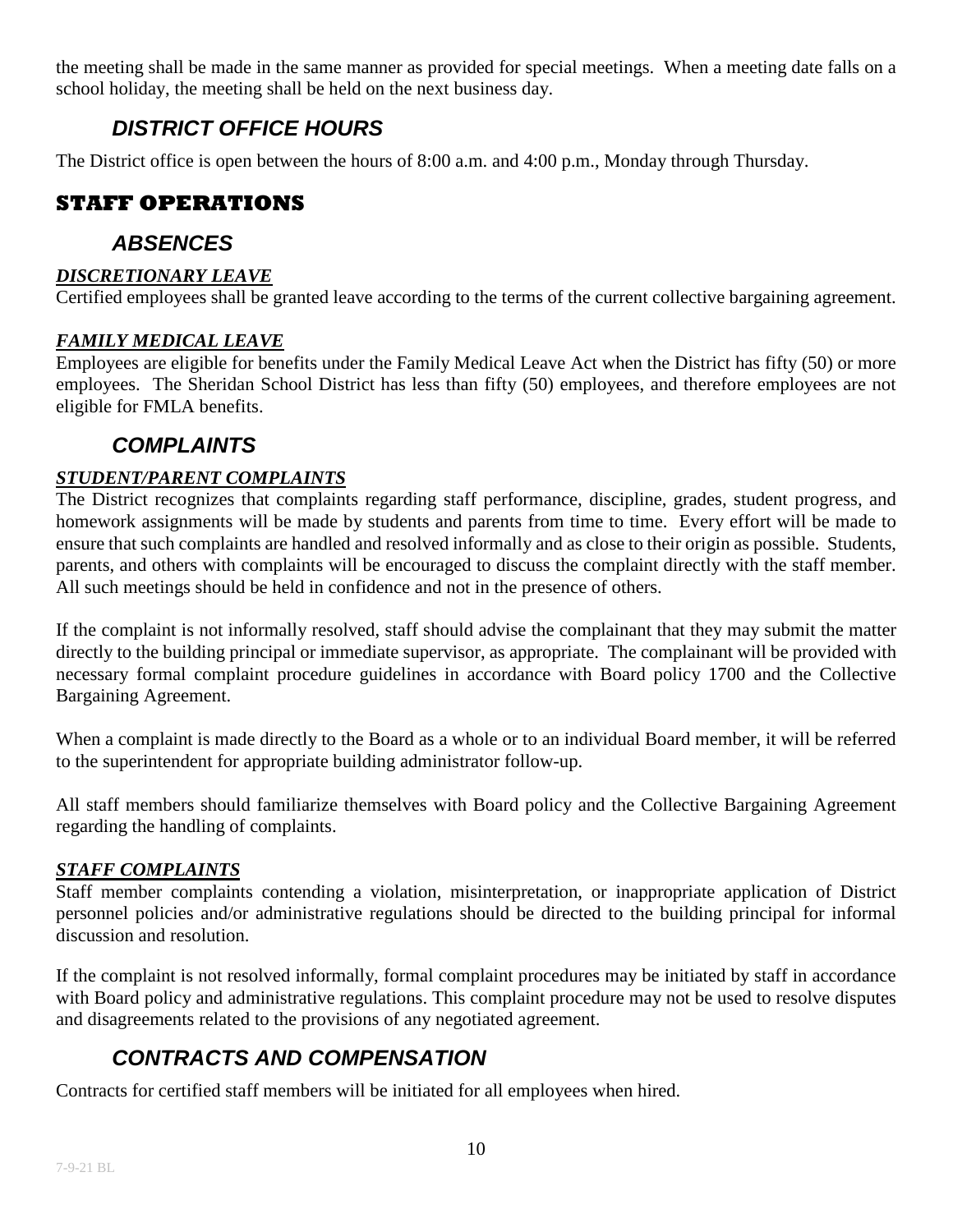Salaries, including compensation for extracurricular assignments over and above the duties associated with a staff member's regularly assigned duties, will be determined in accordance with salary schedules and salary placement guidelines established by the Board and/or policies adopted by the Board which are consistent with salary schedules and salary placement provisions of negotiated agreements.

It is the staff member's responsibility to provide all information necessary for placement on the salary schedule to the office in accordance with timelines established by the district and negotiated agreements.

<span id="page-10-0"></span>Teachers will be compensated \$120.00 per day for time worked outside of the contracted calendar.

#### *COPYRIGHT (POLICIES 2312, 2312P)*

While the District encourages its staff to enrich learning programs by making proper use of supplementary materials, it is the responsibility of staff to abide by District copying procedures and obey requirements of law. Under no circumstances will it be necessary for staff to violate copyright requirements in order to properly perform their duties. The District cannot be responsible for any violations of the copyright law by its staff.

All reproduction of copyrighted material shall be conducted strictly in accordance with applicable provisions of law. Unless otherwise allowed as "fair use" under federal law, permission must be acquired from the copyright owner prior to reproduction of material in any form. Permission forms are available in the office.

# *CRIMINAL RECORDS CHECKS / FINGERPRINTING (POLICY 5122)*

<span id="page-10-1"></span>It is the policy of the Board that any finalist recommended for hire to a paid or volunteer position with the District involving regular unsupervised access to students in schools, as determined by the Superintendent, shall submit to a name-based and fingerprint criminal background investigation conducted by the appropriate law enforcement agency prior to consideration of the recommendation for employment or appointment by the Board.

Any requirement of an applicant to submit to a fingerprint background check shall be in compliance with the Volunteers for Children Act of 1998 and applicable federal regulations. If an applicant has any prior record of arrest or conviction by any local, state, or federal law enforcement agency for an offense other than a minor traffic violation, the facts must be reviewed by the Superintendent, who shall decide whether the applicant shall be declared eligible for appointment or employment in a manner consistent with the expectations and standards set by the board. Arrests resolved without conviction shall not be considered in the hiring process unless the charges are pending.

The following applicants for employment, as a condition for employment, will be required, as a condition of any offer of employment, to authorize, in writing, a name-based and fingerprint criminal background investigation:

- A certified teacher seeking full- or part-time employment with the District;
- An educational support personnel employee seeking full- or part-time employment with the District;
- An employee of a person or firm holding a contract with the District, if the employee is assigned to the District;
- A volunteer assigned to work in the District, who has regular unsupervised access to students; and
- Substitute teachers.\*

\**The requirement to fingerprint non-licensed substitutes may be waived in whole or in part by the trustees, if the substitute has previousteaching orsubstitute teaching experience in an accredited public school in Montana prior to November 28, 2002 and who has continued to substitute yearly thereafter.*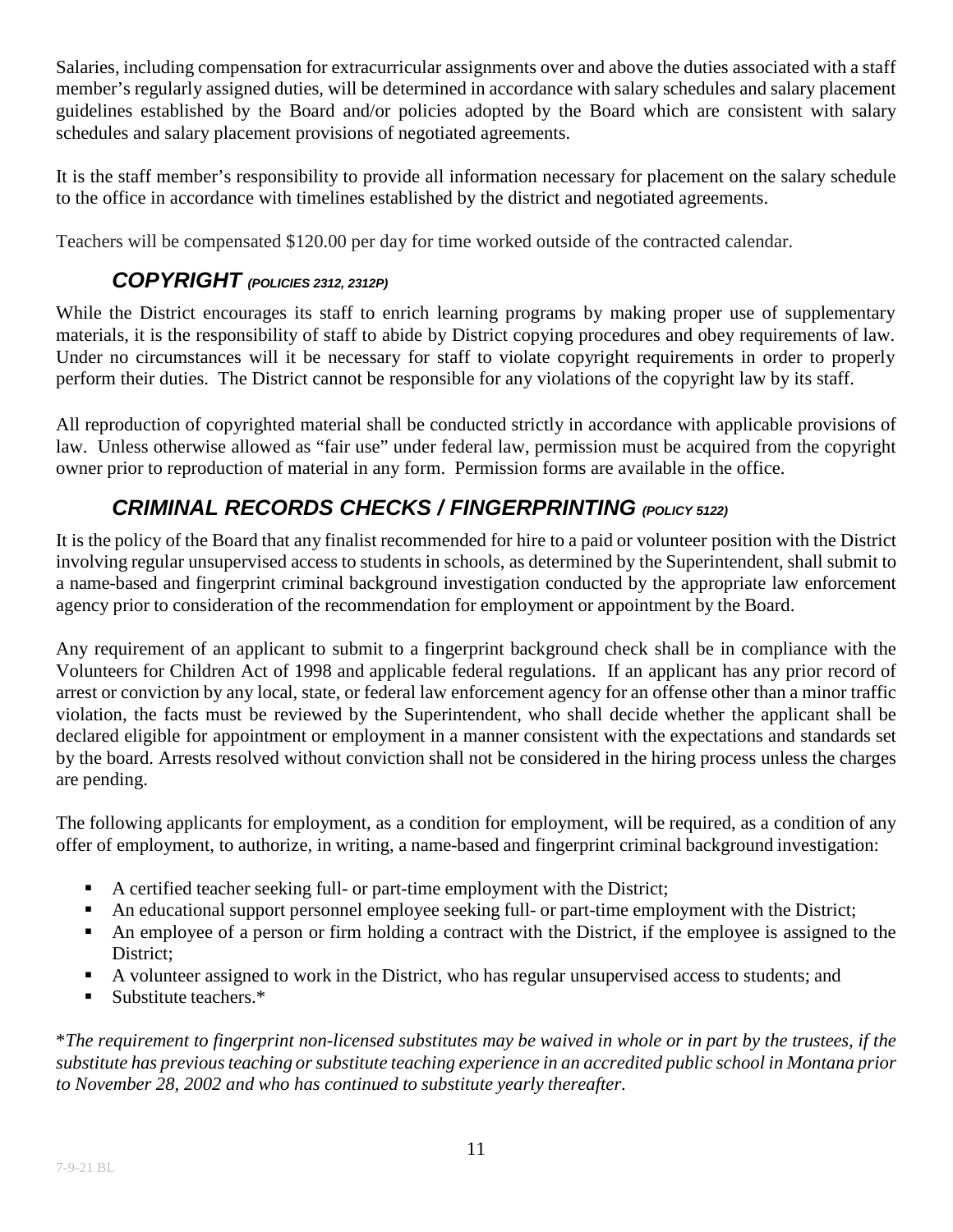#### *DISCIPLINE AND DISCHARGE (POLICY 5255)*

<span id="page-11-1"></span><span id="page-11-0"></span>Discipline and dismissal of staff will follow due process, administrative regulation, relevant provisions of negotiated agreements, and applicable law.

#### *DRUG-FREE WORKPLACE (POLICY 5226)*

All District workplaces are drug- and alcohol-free. All employees are prohibited from:

- Unlawfully manufacturing, dispensing, distributing, possessing, using, or being under the influence of a controlled substance while on District premises or while performing work for the District, including employees possessing a "medical marijuana" card.
- Distributing, consuming, using, possessing, or being under the influence of alcohol while on District premises or while performing work for the District. For purposes of this policy, a controlled substance is one that is;
	- o Not legally obtainable;
	- o Being used in a manner other than as prescribed;
	- o Legally obtainable but has not been legally obtained; or
	- o Referenced in federal or state controlled-substance acts;

As a condition of employment, each employee will:

- Abide by the terms of the District policy respecting a drug- and alcohol-free workplace; and
- Notify his or her supervisor of his or her conviction under any criminal drug statute, for a violation occurring on District premises or while performing work for the District, no later than five (5) days after such conviction.

In order to make employees aware of dangers of drug and alcohol abuse, the District will endeavor to:

- Provide each employee with a copy of the District drug- and alcohol-free workplace policy;
- Post notice of the District drug- and alcohol-free workplace policy in a place where other information for employees is posted;
- Enlist the aid of community and state agencies with drug and alcohol informational and rehabilitation programs, to provide information to District employees; and
- Inform employees of available drug and alcohol counseling, rehabilitation, reentry, and any employeeassistance program.

An employee who violates this policy may be subject to disciplinary action up to, and including, termination of employment. Alternatively, the Board may require an employee to successfully complete an appropriate drug- or alcohol-abuse, employee-assistance rehabilitation program.

The Board will take disciplinary action with respect to an employee convicted of a drug offense in the workplace within thirty (30) days of receiving notice of a conviction.

Should District employees be engaged in the performance of work under a federal contract or grant, the Superintendent will notify the appropriate state or federal agency from which the District receives contract or grant moneys of an employee's conviction, within ten (10) days after receiving notice of the conviction.

# *EVALUATION OF STAFF*

<span id="page-11-2"></span>The District's evaluation program is designed to provide an opportunity for staff to set goals and objectives, including plans for professional growth and career opportunities, and receive administrative responses to them, to have formal and informal observations of licensed staff while teaching, to receive verbal and written comments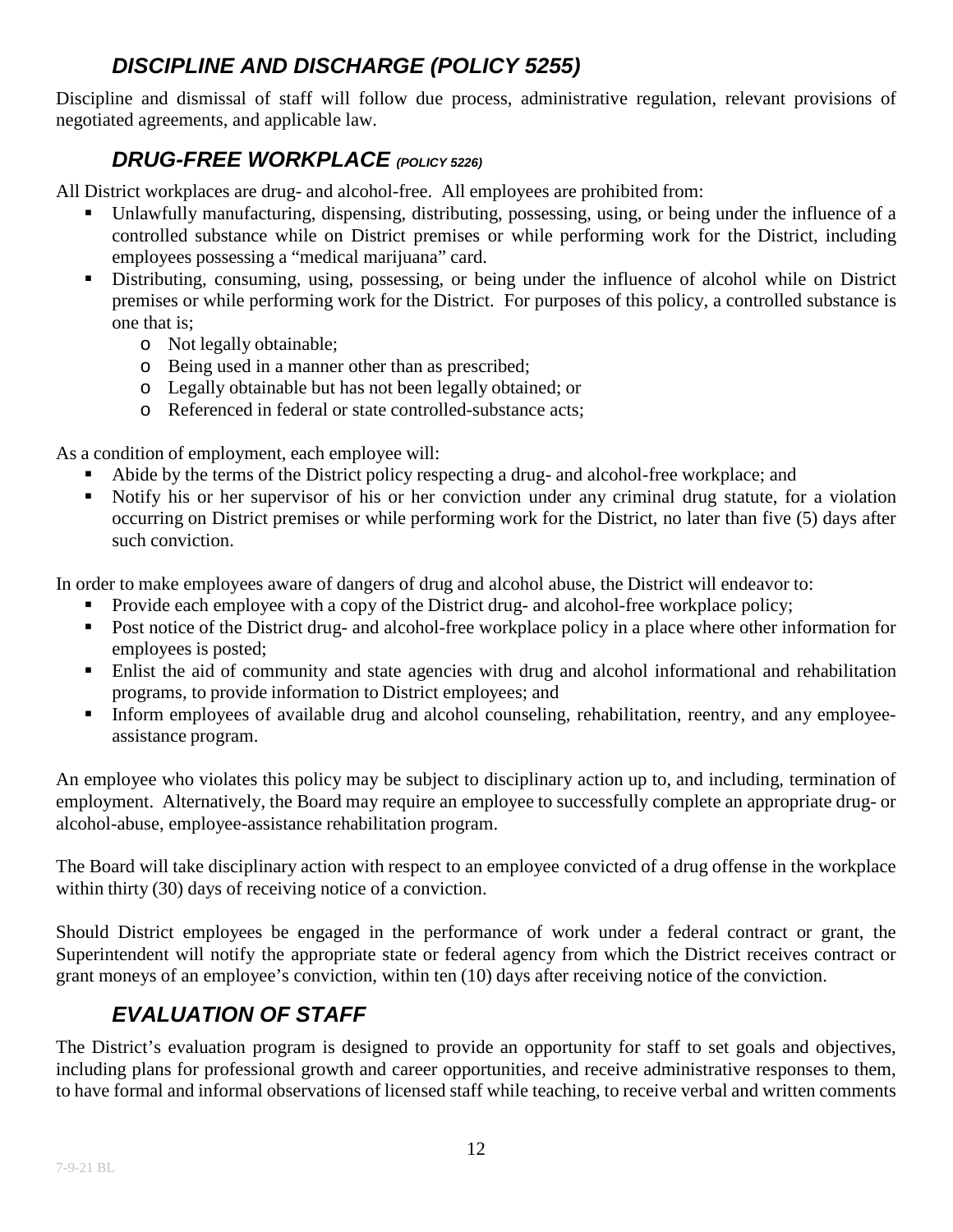and suggestions for improvement from supervisors, and to have clear opportunities to make improvement within specific timelines.

The evaluation program also provides a tool for administrators who are responsible for making decisions about promotion, retention, dismissal, and discipline.

<span id="page-12-0"></span>Evaluation of all staff will be conducted in accordance with Board Policy 5222, applicable district evaluation procedures, negotiated agreements, and Montana Code Annotated.

# *GIFTS AND SOLICITATIONS (POLICY 5223)*

Staff members are to avoid accepting anything of value offered by another for the purpose of influencing their professional judgment. No organization may solicit funds from staff members within the schools, nor may anyone distribute flyers or other materials related to fund drives through the school without building principal approval.

<span id="page-12-1"></span>The solicitation of staff by sales people, other staff, or agents during on-duty hours is prohibited without building principal approval. Any solicitation should be reported at once to the building principal.

#### *GRIEVANCES*

Any staff member wishing to file a grievance not in relation to the Collective Bargaining Agreement must use the procedure outlined in Policy 1700. The grievance procedure found in the Collective Bargaining Agreement is used for grievances in relation to the Collective Bargaining Agreement.

#### *HARASSMENT/BULLYING/INTIMIDATION (POLICY 5015)*

<span id="page-12-2"></span>The Board will strive to provide a positive and productive working environment. Bullying, harassment, or intimidation between employees or by third parties, are strictly prohibited and shall not be tolerated. This includes bullying, harassment, or intimidation via electronic communication devices("cyberbullying").

#### *DEFINITIONS*

- "Third parties" include but are not limited to coaches, school volunteers, parents, school visitors, service contractors, or others engaged in District business, such as employees of businesses or organizations participating in cooperative work programs with the District, and others not directly subject to District control at inter-District and intra-District athletic competitions or other school events.
- "District" includes District facilities, District premises, and non-District property if the employee is at any District-sponsored, District-approved, or District-related activity or function, such as field trips or athletic events, where the employee is engaged in District business.
- "Harassment, intimidation, or bullying" means any act that substantially interferes with an employee's opportunities or work performance, that takes place on or immediately adjacent to school grounds, at any school-sponsored activity, on school-provided transportation, or anywhere such conduct may reasonably be considered to be a threat or an attempted intimidation of a staff member or an interference with school purposes or an educational function, and that has the effect of:
	- o Physically harming an employee or damaging an employee's property;
	- o Knowingly placing an employee in reasonable fear of physical harm to the employee or damage to the employee's property; or
	- o Creating a hostile working environment.
- "Electronic communication device" means any mode of electronic communication, including but not limited to computers, cell phones, PDAs, or the internet.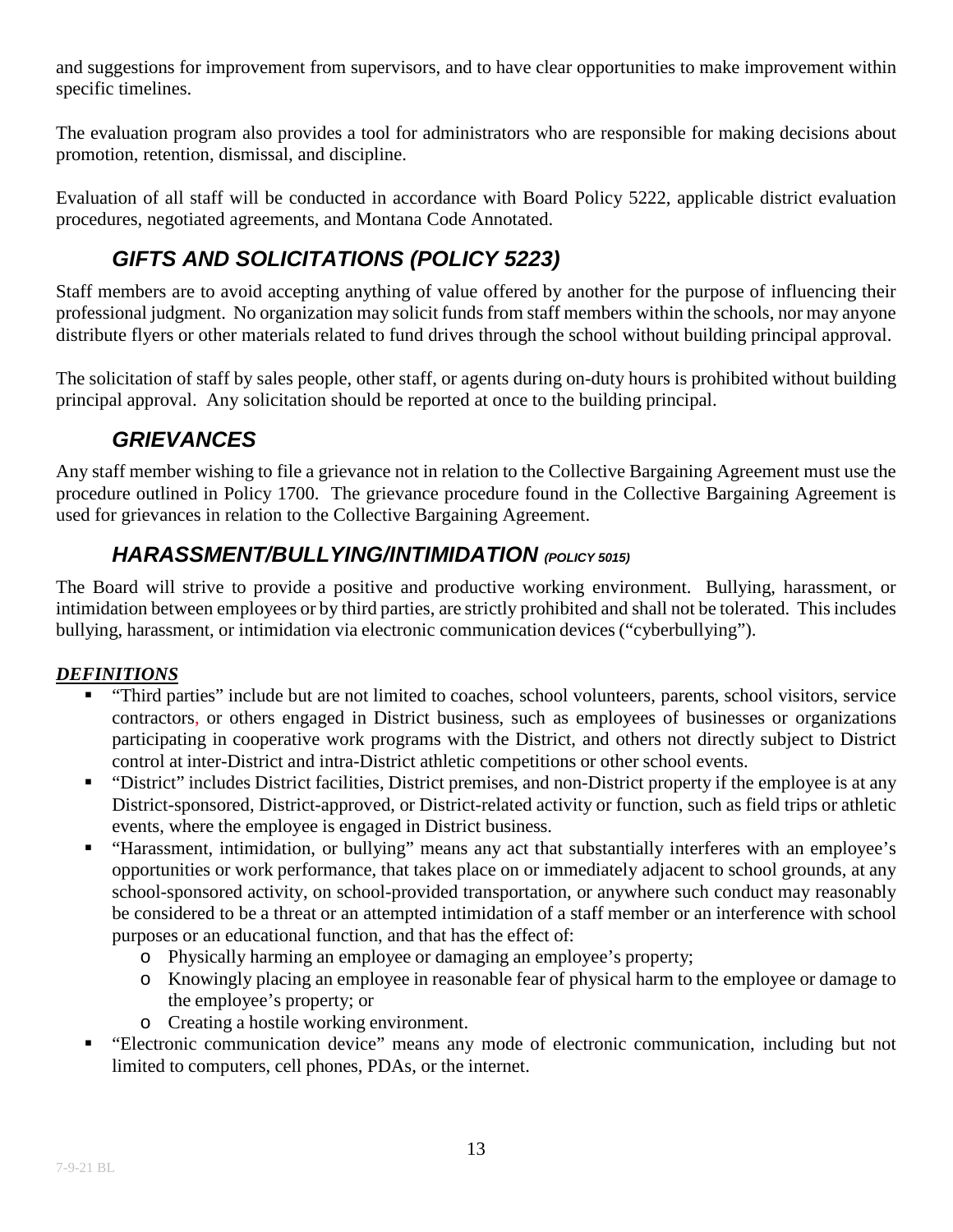#### *REPORTING*

All complaints about behavior that may violate this policy shall be promptly investigated. Any employee or third party who has knowledge of conduct in violation of this policy, or feels they have been a victim of harassment, intimidation, or bullying in violation of this policy, are encouraged to immediately report their concerns to the building principal or the District Administrator, who have overall responsibility for such investigations. Complaints against the building principal shall be filed with the Superintendent. Complaints against the Superintendent or District Administrator shall be filed with the Board, via written communication to the Board Chair.

The complainant may be provided a summary of the findings of the investigation and, as appropriate, that remedial action has been taken.

#### *RESPONSIBILITIES*

The Superintendent shall be responsible for ensuring that notice of this policy is provided to staff and third parties and for the development of administrative regulations, including reporting and investigative procedures, as needed.

#### *CONSEQUENCES*

Staff whose behavior is found to be in violation of this policy will be subject to discipline up to, and including, termination of employment. Third parties whose behavior is found to be in violation of this policy shall be subject to appropriate sanctions as determined and imposed by the Superintendent or the Board. Individuals may also be referred to law enforcement officials.

#### *RETALIATION AND REPRISAL*

Retaliation is prohibited against any person who reports or is thought to have reported a violation, files a complaint, or otherwise participates in an investigation or inquiry. Such retaliation shall be considered a serious violation of Board policy, whether or not a complaint is substantiated. False charges shall also be regarded as a serious offense and will result in disciplinary action or other appropriate sanctions.

#### *PARTICIPATION IN POLITICAL ACTIVITIES (POLICY 5224)*

<span id="page-13-0"></span>The Board recognizes its employees' rights of citizenship, including but not limited to engaging in political activities. A District employee may seek an elected office, provided the employee does not campaign on school property during working hours, and provided all other legal requirements are met. The District assumes no obligation beyond making such opportunities available. An employee elected to office is entitled to take a leave of absence without pay, in accordance with the provisions of § 39-2-104, MCA.

No person, in or on District property, may attempt to coerce, command, or require a public employee to support or oppose any political committee, the nomination or election of any person to public office, or the passage of a ballot issue.

No District employee may solicit support for or in opposition to any political committee, the nomination or election of any person to public office, or the passage of a ballot issue, while on the job or in or on District property.

Nothing in this policy is intended to restrict the right of District employees to express their personal political views.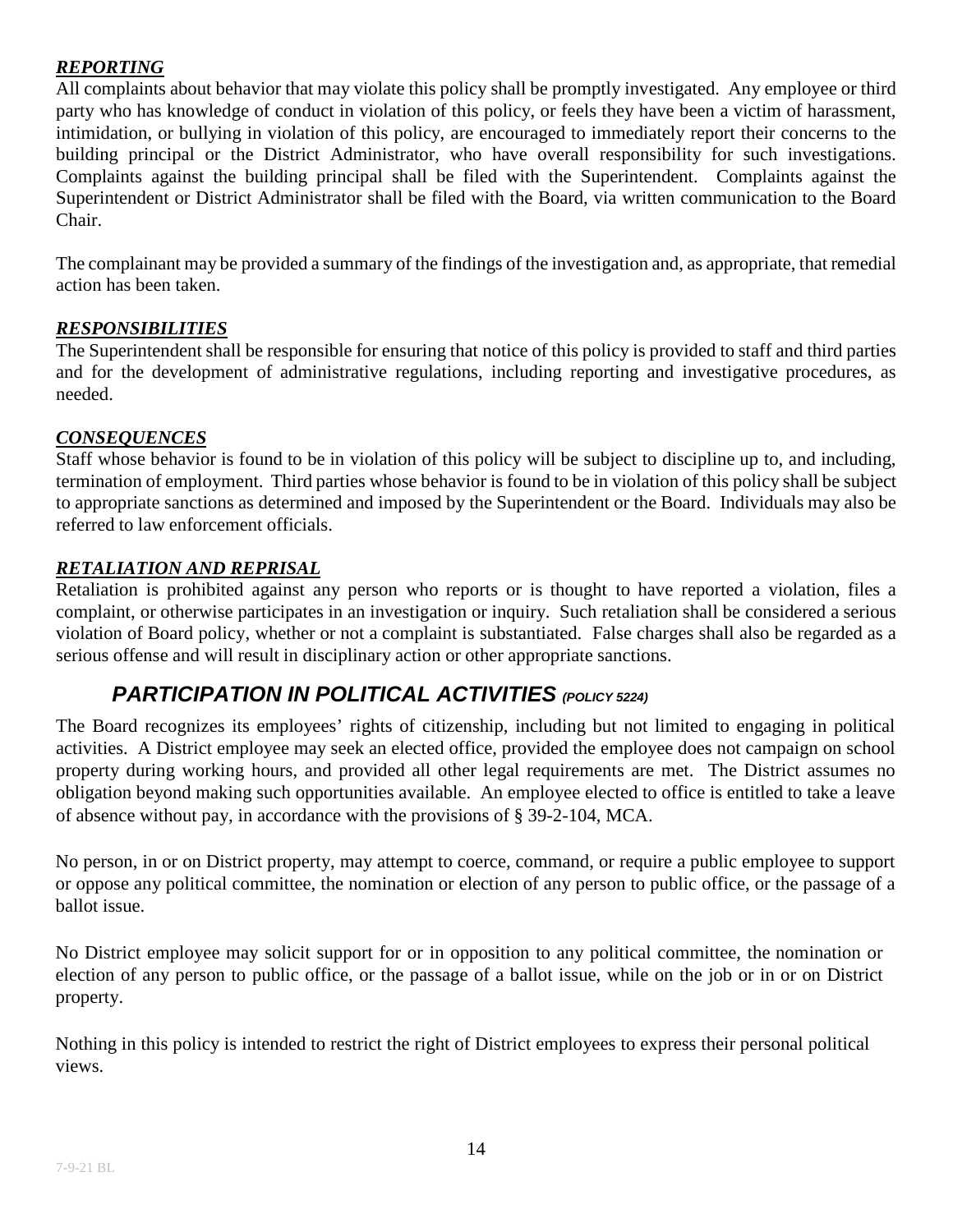#### *PERSONNEL RECORDS (POLICIES 5231, 5231P)*

<span id="page-14-0"></span>The District maintains a complete personnel record for every current and former employee. The employees' personnel records will be maintained in the District's administrative office, under the Superintendent's direct supervision. Employees will be given access to their personnel records, in accordance with guidelines developed by the Superintendent.

In addition to the Superintendent or other designees, the Board may grant a committee or a member of the Board access to cumulative personnel files. When specifically authorized by the Board, counsel retained by the Board or by the employee will also have access to a cumulative personnel file.

In accordance with federal law, the District shall release information regarding the professional qualifications and degrees of teachers and the qualifications of paraprofessionals to parents upon request, for any teacher or paraprofessional who is employed by a school receiving Title I funds, and who provides instruction to their child at that school. Access to other information contained in the personnel records of District employees is governed by Policy 4340.

<span id="page-14-1"></span>Personnel records must be kept for 10 years after termination.

#### *ABUSE/NEGLECT (POLICY 5232)*

A District employee who has reasonable cause to suspect, as a result of information they receive in their professional or official capacity, that a child is abused, neglected, or subjected to sex trafficking by anyone regardless of whether the person suspected of causing the abuse, neglect, or trafficking is a parent or other person responsible for the child's welfare, shall report the matter promptly to the Department of Public Health and Human Services and local law enforcement.

Child abuse or neglect means actual physical or psychological harm to a child, substantial risk of physical or psychological harm to a child, exposure to or involvement with sex trafficking, and abandonment. This definition includes sexual abuse and sexual contact by or with a student. The obligation to report suspected child abuse or neglect also applies to actual or attempted sexual or romantic contact between a student and a staff member.

The District administration is authorized to provide access to educational resources for interested parents, teachers, and students on how to prevent and report child abuse, neglect and sex trafficking; identify the warning signs of child abuse, neglect and sex trafficking; recognize predatory behaviors; and coordinate efforts with law enforcement, the Department of Public Health and Human Services, and local organizations on these topics.

A District employee who makes a report of child abuse, neglect, or sex trafficking is encouraged to notify the building administrator of the report. An employee does not discharge the obligation to personally report by notifying the Superintendent or principal.

Any District employee who fails to report a suspected case of abuse, neglect, or sex trafficking to law enforcement or the Department of Public Health and Human Services, or who prevents another person from doing so, may be civilly liable for damages proximately caused by such failure or prevention and is guilty of a misdemeanor. The employee will also be subject to disciplinary action up to and including termination.

When a District employee makes a report, the Department of Public Health and Human Services may share information with that individual or others as permitted by law. Individuals in the District who receive information related to a report of child abuse, neglect, or sex trafficking shall maintain the confidentiality of the information.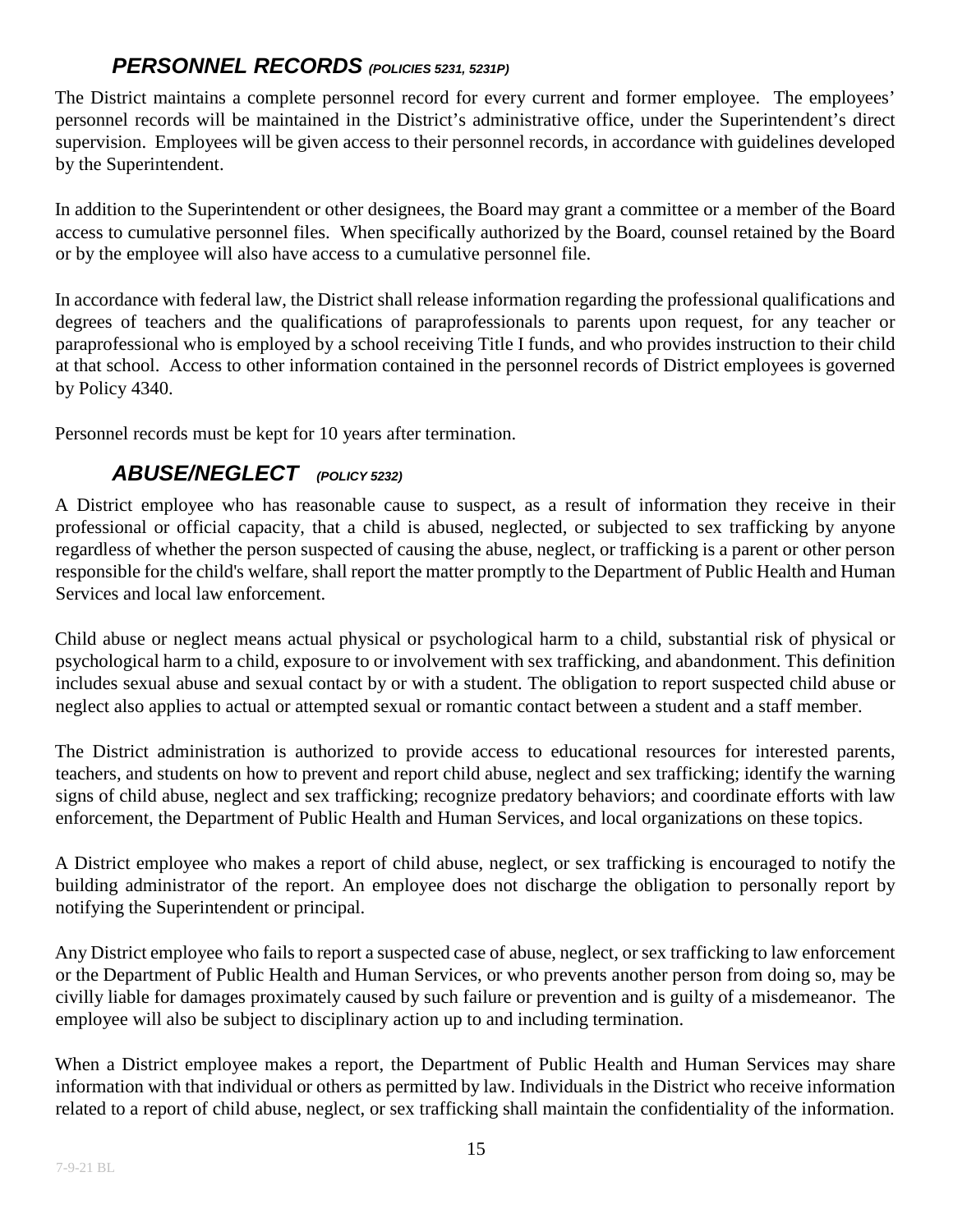#### *ETHICS*

<span id="page-15-0"></span>To maintain prestige as a professional group and to further harmony and cooperation in our school system, it is advisable to keep school problems within the school. Suggestions concerning improvement of procedures are always welcome.

#### *PAYDAY SCHEDULES*

<span id="page-15-1"></span>All personnel employed regularly, either full- or part-time, shall be paid according to a specific schedule determined annually. Teachers may elect at the signing of a contract to receive extra duty pay earned: the same equal payment periods as the regular salary, at the completion of the activity, or in two installments for full-year activities. The monthly payroll will be distributed on the second Tuesday of each month by the administration.

### *TEACHING CERTIFICATES*

<span id="page-15-3"></span><span id="page-15-2"></span>Teachers must keep an updated teaching certificate (copy) on file in the business manager's office. This certificate must be registered with the County Superintendent of Schools.

#### *PIR DAYS (POLICIES 2100 AND 5211)*

Since the District pays staff for 7 PIR days during the year, teachers are required to work on District projects on those days. Certified staff may not "double dip," by receiving pay from the District while working on personal credits which will allow them to move over on the pay scale. **In order to implement curriculum with integrity, it is paramount that staff members attend the PIR days, enabling the team approach to the implementation of any curriculum.** 

### *LEAVE REQUESTS*

<span id="page-15-4"></span>Leave requests must be made as far in advance as possible through the District **Ready Sub** program. **Leave requests may not be granted during the last two weeks of the school year due to end of the year processes like preparing for exams and portfolio presentations.** Student behaviors may escalate during these last two weeks and having consistent discipline is vital to our District success. Requests for leave prior to, or immediately following, holidays may be granted on a first come first serve basis, depending on the availability of substitutes.

#### *FIELDTRIPS (POLICIES 2320-2320P)*

<span id="page-15-5"></span>The Board endorses the use of field trips when educational objectives achieved by the trip outweigh any lost inclass learning opportunities. Policy 2320P outlines the procedures to be followed. Field trips that will take students out of state must be approved in advance by the Board. The Board will consider out-of-state field trip requests at two (2) board meetings per year. It is the teacher/advisor's responsibility to request their trips be put on the board agenda in October and April of each school year. Building principals may approve all other field trips.

# *ATTENDANCE AT EXTRA-CURRICULAR ACTIVITIES*

<span id="page-15-7"></span><span id="page-15-6"></span>**Please make every effort to attend extracurricular activities.** Students understand that you care about them when you take time to see them in situations other than your classroom.

# *TEACHER'S WORK DAY*

Teachers will be at work by **7:45 a.m**. Please remain in your room until **4:00 pm** to assist students with projects and other work. If professional responsibilities are needed, teachers may be asked to stay later. The principal has authority to permit exceptions. Each teacher will have one preparation and planning period per day. On days preceding holidays or weekend recesses the teachers' day shall end at the close of the student school day. However, teachers are asked to remain on duty until after the buses have departed.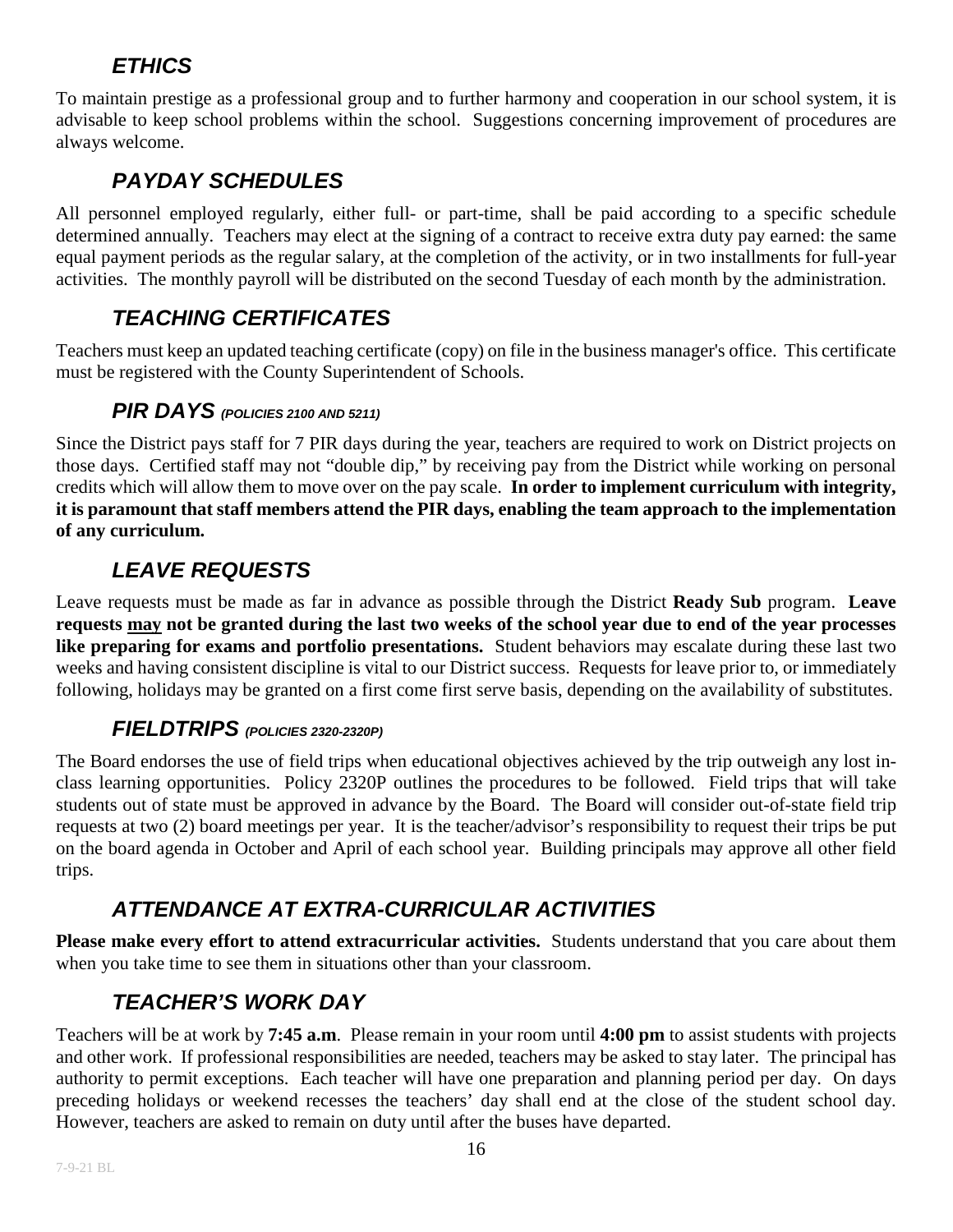#### *COPY MACHINE*

<span id="page-16-0"></span>Teachers may use the copy machine during their prep, before and after school, and at lunch. Teachers **will not** leave their class to make copies. Students are not allowed to use the copy machine. Do not send more than one person to the office for copies.

#### *DISMISSAL OF CLASSES OR LEAVING CLASSROOM*

<span id="page-16-1"></span>Classes are not to be dismissed before the bell without permission. Do not leave your class at any time unless it is an emergency. Notify the office if you must leave your classroom for an emergency, so someone can take care of your class. Do not leave your room unlocked if you are not there. You are liable for any students unattended in your room.

### *TEACHERS'/STAFF MEETINGS*

<span id="page-16-3"></span><span id="page-16-2"></span>Staff meetings will be a minimum of one per month. Activities or problems that affect school operations should be brought up at this time.

#### *TEACHERS' ABSENCES (POLICY 5321)*

If you are unable to come to work due to illness, please use the **Ready Sub program** as soon as possible so that proper arrangements may be made to secure a substitute. It is also advisable to send an e-mail to your building principal and building secretary.

### *TEACHERS' CLASS ADVISORY DUTIES*

<span id="page-16-4"></span>In the 7-12th grade, two staff members are assigned to advise each grade level. They are responsible for completing, with their class group, any fundraising activities necessary to put on the Junior Prom and any graduation costs (chair rental, breakfast, flowers, speakers) and any senior trip. Any money raised will remain in their student body account to be used at the class's discretion.

#### <span id="page-16-5"></span>**STUDENT MANAGEMENT POLICY**

#### *CLASSROOM MANAGEMENT EXPECTATIONS*

Staff members are expected to maintain an orderly classroom. In that regard, have clear expectations outlined and posted that are consistent with other staff members in the Sheridan School District. When students are outside of regular behavioral expectations in the classroom, don't hesitate to immediately send them to the office for further discipline. (Remember routine behavior disruptions should be taken care of at the classroom level.)

# *HONOR ROLL*

<span id="page-16-6"></span>The honor roll is prepared at the end of each grading period on the basis of  $A = 4$ ,  $B = 3$ ,  $C = 2$ ,  $D = 1$ . The names of the students earning a grade point average (GPA) of 3.00 or higher will be included along with the GPA earned for that grading period.

#### *FAILING STUDENTS*

<span id="page-16-7"></span>For a student to receive an "F" on their final transcript or report card, it is necessary to take the following steps: **When the student's work is unsatisfactory, the student's teacher must notify the parent/ guardian. The teacher is required to hold a parent-student conference. A student may not receive an "F" if the parent is not given timely notice. Teachers are required to send home weekly progress reports on Wednesday of each week for failing students.**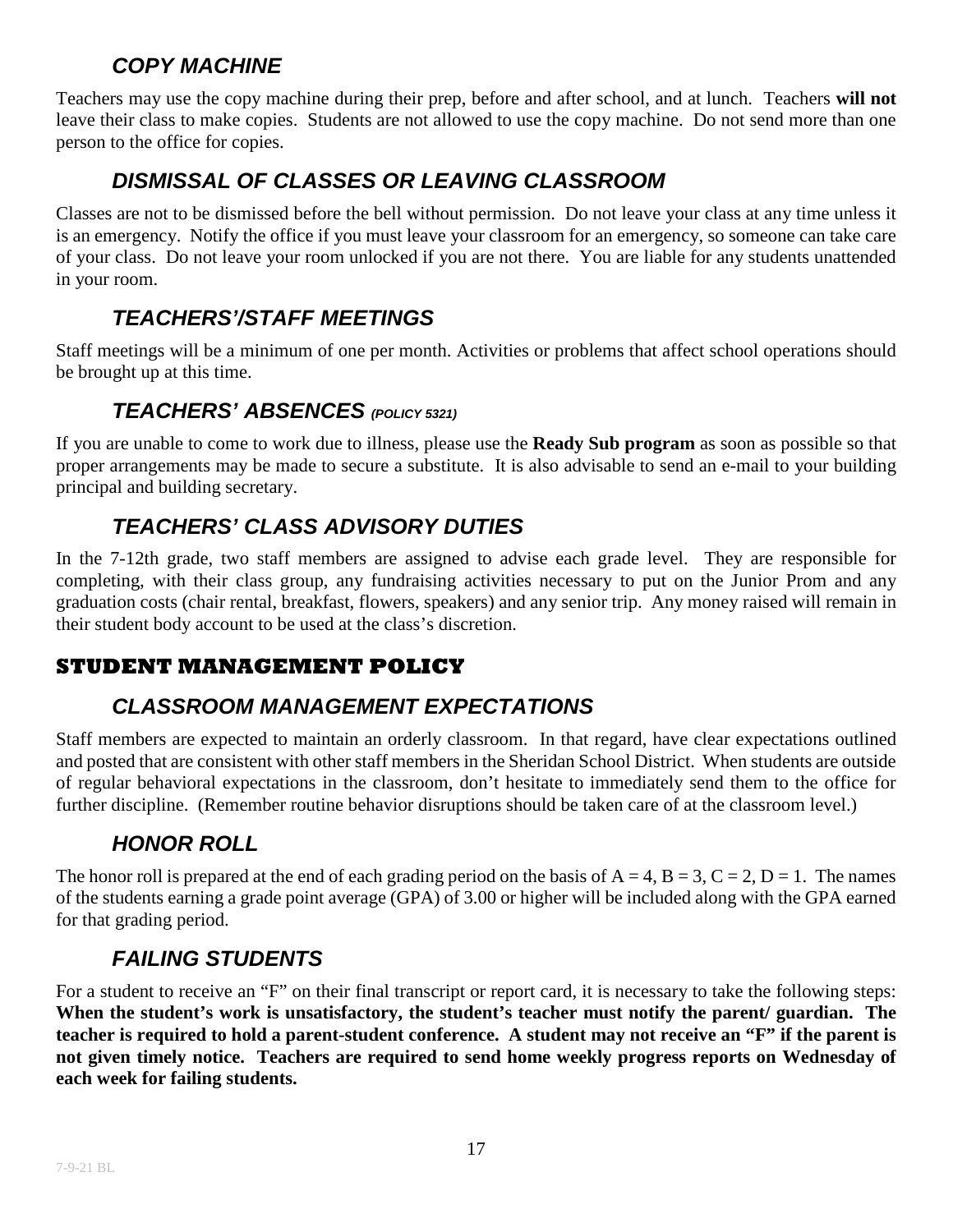#### *COMPUTER LAB USE*

<span id="page-17-0"></span>Students will not be permitted in the computer lab without a pass. Do not send students to the computer lab if there is a class in session or there is not a class monitor available. Please clean and lock the computer lab door and close the windows as your class is leaving. DO NOT LEAVE IT UNLOCKED!

#### *GUIDANCE SERVICE*

<span id="page-17-2"></span><span id="page-17-1"></span>A counselor is available to students that need special assistance.

#### *GYM USE*

P.E. teachers will lock their dressing room doors when leaving to go on the field or in the gymnasium. The following is a suggested procedure for closing the gym:

- Put away all equipment (weights, basketball, etc.).
- **Turn showers off.**
- Lock coach's office and door to dressing rooms.
- Check to see that all lights are off and the windows shut.
- **Lock all doors leading to the inside of the basketball floor.**

**No one should be in the gymnasium when the coach leaves, unless there is another teacher or coach supervising the group of students.** Seeing that the gym is adequately locked up with lights turned off, windows closed, etc., requires the cooperation of all concerned. The last faculty member to leave the gym after a major student activity, such as basketball practice or basketball game, is responsible for the condition of the gym. All District buildings should be left in this same condition. Your cooperation is a necessary to eliminate loss of equipment, injuries and other incidents.

#### *LEAVING CAMPUS DURING SCHOOL HOURS*

<span id="page-17-4"></span><span id="page-17-3"></span>You are not to leave the school campus during the day except in an emergency situation or with the permission of the administrator. DO NOT ASK OR GIVE STUDENTS PERMISSION TO LEAVE CAMPUS!

#### *SUBSTITUTE TEACHERS (POLICY 5314)*

One important responsibility of every teacher is to properly prepare for a substitute teacher when it is necessary to be absent. No one is a better public relations person for the school than a substitute who has had a good experience in the classroom. The opposite is also true. Some suggestions from substitutes who have worked at the school are as follows:

- Be sure to have a complete list of students, a grade book, a roll book, a seating chart, and various texts and materials available.
- **Be sure your lesson plans are complete. Have ample material prepared. A substitute will generally cover material faster than a regular teacher will. Problems multiply when a substitute does not have enough for students to do.**
- Be sure the substitutes are aware of any special rules and regulations that apply to classrooms.
- Be sure the substitutes know of any other extra duties they are to assume and what is expected of them in performing these extra duties.
- Ask substitutes for a written report on class progress and conduct.
- <span id="page-17-5"></span>Stress the need for confidentiality in all student matters.

#### *HOME RELATIONS*

Courtesy and diplomacy in dealing with parents are important. An effort to understand their difficulties may be instrumental in bringing about cooperation on their part and bring about receptiveness for understanding problems we have at school.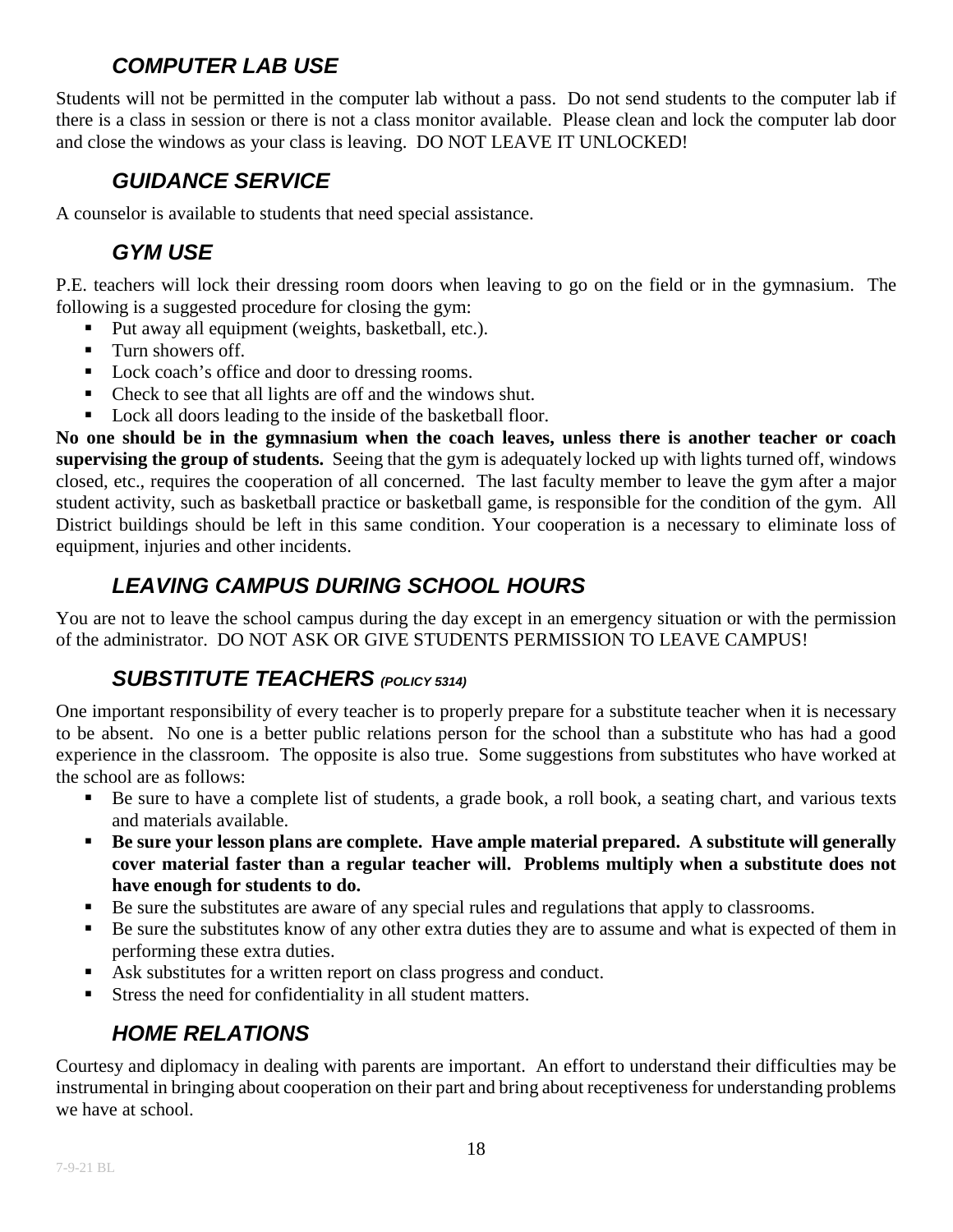### *MASTER CALENDAR OF EVENTS*

<span id="page-18-0"></span>All events are kept on a master calendar in the high school office. Requests for dates on the school calendar are to be made by faculty members or by student organizations with the approval of their sponsors. To reserve a date, contact the high school Principal, who will check the master schedule, and approve or disapprove the date. It is important that we follow this procedure to avoid conflicts. Athletic events scheduled by the conference, or other activities not under the exclusive control of the school, will take precedence over local functions. In this regard, a rule of thumb is that scheduled activities will take precedence over non-scheduled activities. We hope this will minimize the number of choices our students will have to make. It is wise to make requests for calendar dates at least two week in advance. **PALZ uses the elementary cafeteria and gym after school and on Fridays. Please schedule all non-athletic events though the elementary office so PALZ can have input.** 

#### *ANNOUNCEMENTS AND BULLETINS*

<span id="page-18-1"></span>Announcements for the intercom should be left in the office prior to the end of the school day. All but emergency announcements will be made at the beginning of  $1<sup>st</sup>$  period. Announcements can and will be made at any time during the school day. Therefore, it is important to keep your volume up on your telephone.

#### *LETTERS TO PARENTS*

<span id="page-18-2"></span>The principal must know in advance of any requirements in your classes that deviate from your course outline and plans submitted at the first of the year. This includes letters sent home to parents. **Please have the administrative office in your building proofread and approve any correspondence before sending it home.**

#### *PERMANENT RECORDS*

<span id="page-18-3"></span>The elementary staff is responsible for keeping permanent records, which includes the student health record, current for their students. The secondary staff should provide the office with pertinent data to be entered in a student's permanent record. Parents have access to these records.

#### *KEYS*

<span id="page-18-4"></span>Keys are issued to staff by the building principal. In order to protect property, students, and staff, and to ensure the building is adequately secured when no authorized personnel are present, all staff are expected to follow the following key-control procedures:

- The duplication of keys is prohibited;
- Keys are not to be left unattended. Avoid having keys on desks, tables, in mailboxes, unattended coat pockets, etc.
- Keys may not be loaned to students or to individuals not employed by the District. Under no circumstance should staff provide keys to students to "run errands", "unlock/lock" doors, etc.
- **Lost or stolen keys must be reported to the building principal within 24 hours of discovery of the loss or** theft so measures may be taken to protect District property. Three days will be allowed for finding or recovery of keys before any charges are assessed.
- Upon completion of a lost-or-stolen-key report form, presentation of the broken or damaged key(s), and submission of assessed fees, replacement keys will be issued within 72 hours.
- Charges for lost or stolen keys will be made to the staff member to whom the key(s) have been issued.
- All keys are to be checked in at the end of the school year. Staff with summer duties necessitating building access may make arrangements with the building principal to keep their keys as appropriate.

# *RELEASE OF GENERAL STAFF INFORMATION*

<span id="page-18-5"></span>A staff member's address and personal phone number will not be released by the District. Such information may be disclosed if a staff member authorizes the District to do so.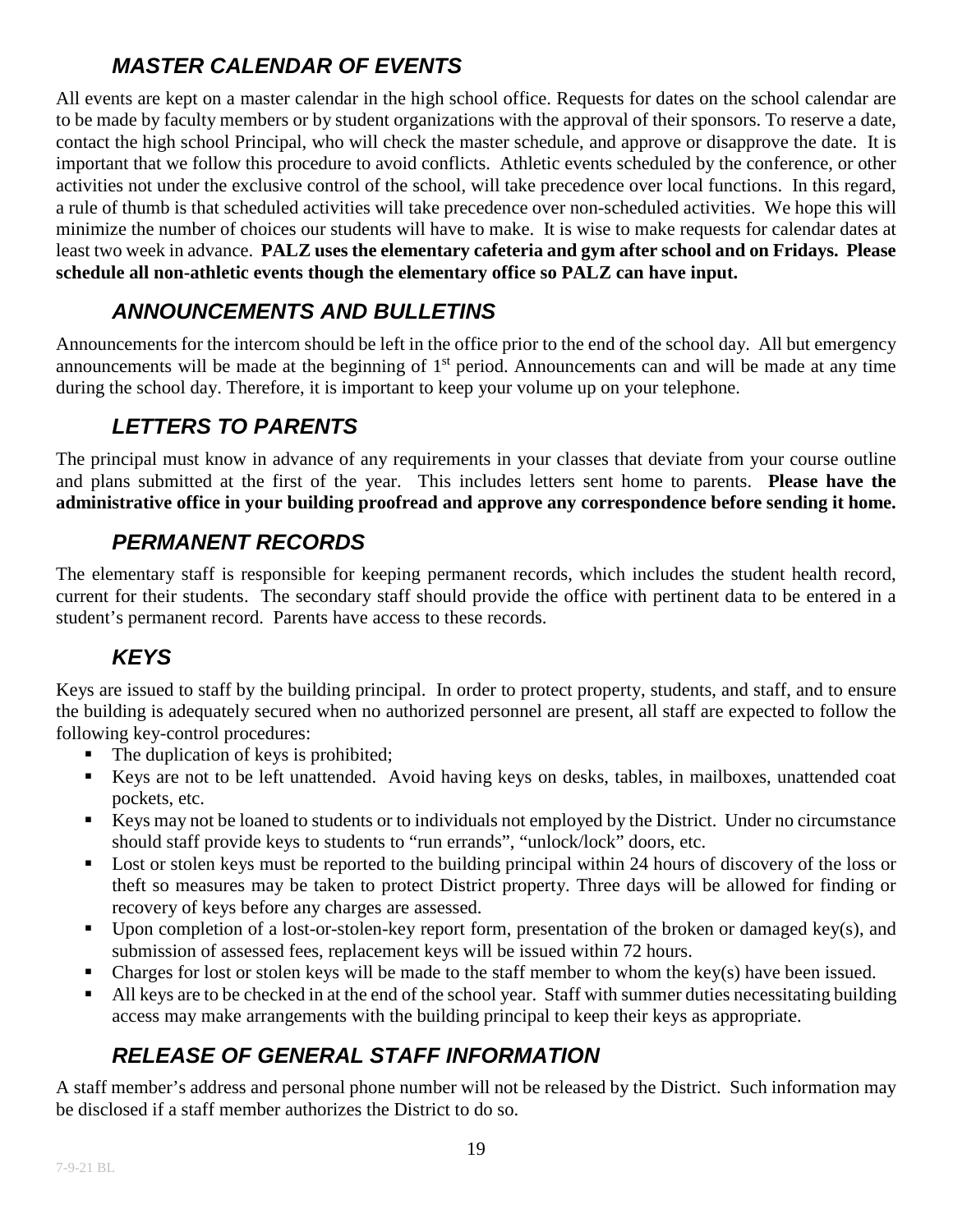The District may disclose information about a former employee's job performance to a prospective employer, under the following conditions:

- Disclosure of information is upon the request of the prospective employer; or
- Disclosure of information is upon the request of the former staff employee;
- The information is related to job performance;
- The disclosure is presumed to be in good faith.

<span id="page-19-0"></span>The District will not disclose information that is knowingly false, deliberately misleading, rendered with malicious purpose, or is in violation of the staff member's civil rights.

#### *RESIGNATIONS (POLICY 5251)*

The Board authorizes the Superintendent and/or other school administrator to accept on its behalf resignations from any District employee. The Superintendent shall provide written acceptance of the resignation, including the date of acceptance, to the employee, setting forth the effective date of the resignation.

<span id="page-19-1"></span>Once the Superintendent has accepted the resignation, it may not be withdrawn by the employee. The resignation and its acceptance should be reported as information to the Board at the next regular or special meeting.

#### *STAFF CONDUCT (POLICY 5223)*

District employees will abide by all district policies, state and federal laws in the course of their employment. Where applicable, employees will abide by and honor the professional educator code of conduct.

All employees are expected to maintain high standards of honesty, integrity, professionalism, decorum, and impartiality in the conduct of District business. All employees shall maintain appropriate employee/student relationship boundaries in all respects, including but not limited to personal, speech, print, and digital communications. Failure to honor the appropriate employee/student relationship boundary will result in a report to the Department of Public Health and Human Services and the appropriate law enforcement agency.

While on school property, employees shall not injure or threaten to injure another person; damage another's property or that of the District; or use, control, possess or transfer any weapon or any item that could be reasonably considered to be a weapon as defined in Policies 3310 and 3311. "School property" means within school buildings, in vehicles used for school purposes, or on grounds leased or owned by the school district.

In accordance with state law, an employee shall not dispense or utilize any information gained from employment with the District, accept gifts or benefits, or participate in business enterprises or employment that creates a conflict of interest with the faithful and impartial discharge of the employee's District duties. A District employee, before acting in a manner which might impinge on any fiduciary duty, may disclose the nature of the private interest which would create a conflict. Care should be taken to avoid using or avoid the appearance of using official positions and confidential information for personal advantage or gain.

Further, employees are expected to hold confidential all information deemed not to be for public consumption as determined by state law and Board policy. Employees also will respect the confidentiality of people served in the course of an employee's duties and use information gained in a responsible manner. The Board may discipline, up to and including discharge, any employee who discloses confidential and/or private information learned during the course of the employee's duties or learned as a result of the employee's participation in a closed (executive) session of the Board. Discretion should be used even within the school system's own network of communication and confidential information should only be communicated on a need to know basis.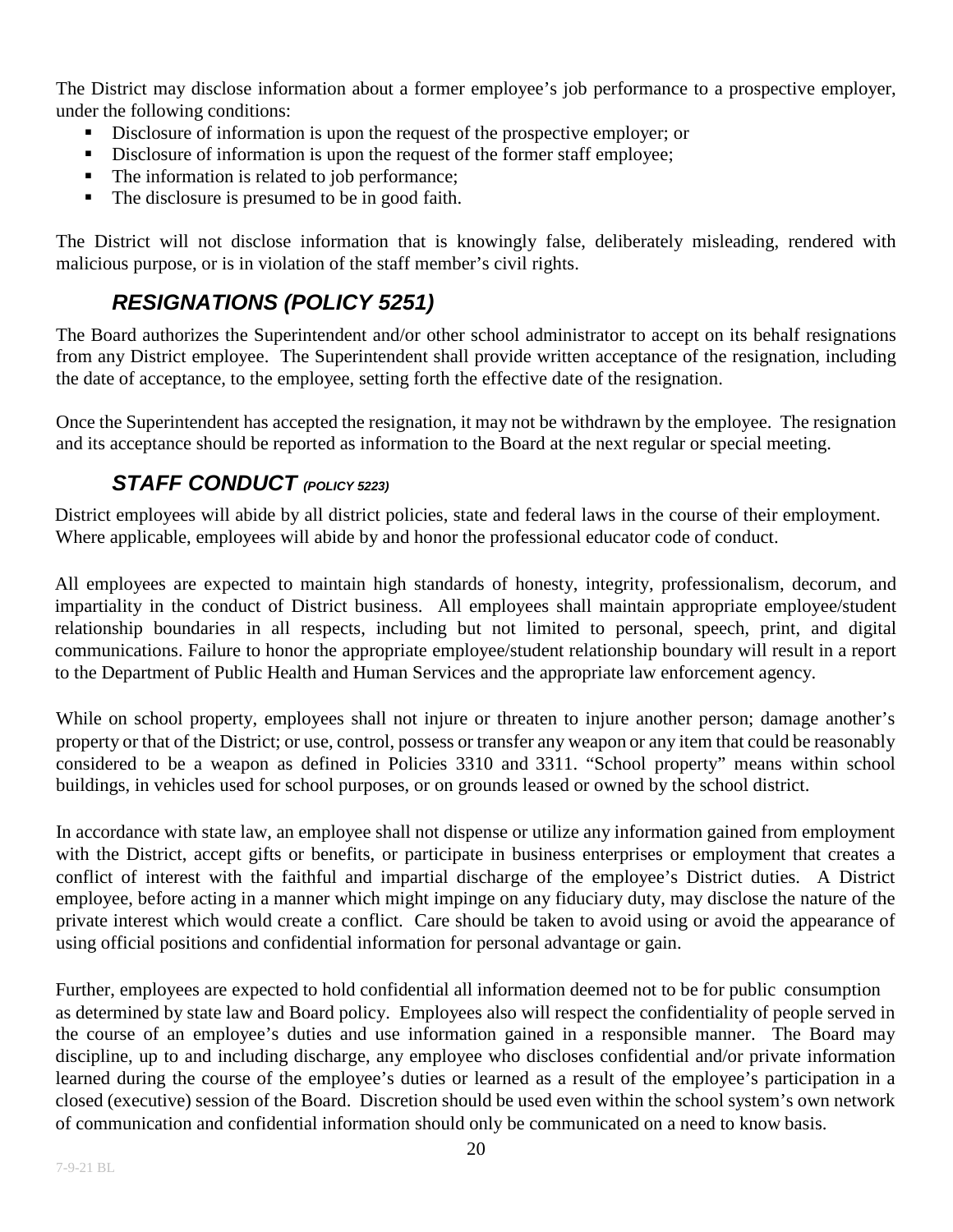<span id="page-20-0"></span>Administrators and supervisors may set forth specific rules and regulations governing staff conduct on the job within a particular building.

### *TEXTBOOKS*

All new books must be stamped as property of Sheridan Schools, numbered and dated. Example: 1-21 meaning this is book 1 purchased in 2021. I also like the school stamp on page 100 as well. The book stamp is available in the office.

Textbooks will be issued by each teacher. Accurately record the name of the student, book number and condition of the book. Check books to see if numbers are original or erased before issuing the book to the student. Keep book numbers issued to the students in your grade book. Fines for misuse will be collected by the teacher and then turned into the office.

### *PURCHASING AUTHORITY*

<span id="page-20-1"></span>No purchases are to be made without prior permission of an administrator. Any purchases made on behalf of the District by any employee must be made on an official purchase order that is signed by the building principal or superintendent.

Purchases that are made for student activities must be accompanied by a purchase order. Sponsors need to attach an invoice to each purchase order for payment. Please have the vendor's name and address on the purchase order.

<span id="page-20-2"></span>All purchases are to be made by District Employees or club sponsors. (Please do not have parents purchase any items on behalf of the District.)

#### *NEGLIGENCE*

The law states that schools take responsibility for children enrolled during the school day. There is a four-pronged test when assessing a school's liability in regard to negligence. A court would try to determine in a case of alleged negligence:

- Did the school have a duty to be careful not to injure a student and/or protect the student from being injured?
- Did the school fail to use due care?
- Did the school's carelessness cause the injury? (Or could school reasonably foresee problem?)
- Did student sustain provable damages?

It is not expected to anticipate every situation or prevent an unforeseen injury that happens without warning. However, our presence in the classroom, lunchroom, hallways, playground, and the locker room will help fulfill our responsibility to provide due care. Leaving a class or area of supervision unattended is an invitation for problems and is not acceptable.

# *ADMINISTERING MEDICINES TO STUDENTS (POLICY 3416)*

<span id="page-20-3"></span>Students who must take prescription and/or over-the-counter medication at school, on a temporary or regular basis, must provide a written request to administer medication, signed by the parent. All medications will be kept in locked storage in the office unless a student must carry medication on his/her person during the school day. Parents of students who must carry and self-administer medication must complete the Montana Authorization to Possess or Self-Administer Medication form and return it to the building office.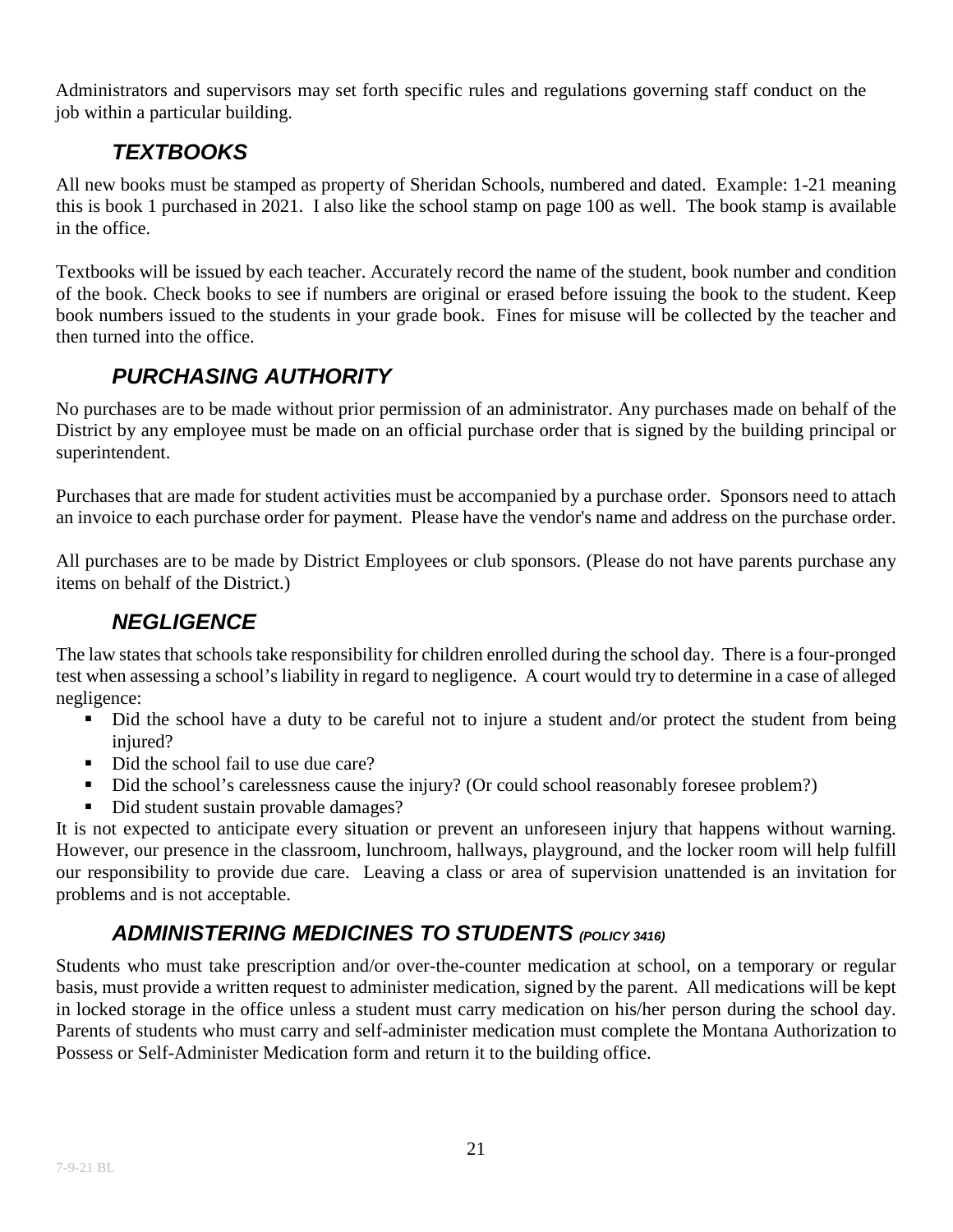Teachers are expected to assist students in remembering when a medication is scheduled to be administered. If the student refuses to take medication, teachers are expected to notify the parent whenever possible. Attempts to contact parents must be documented as to date and time.

#### *ASSEMBLIES AND PEP RALLIES*

<span id="page-21-0"></span>Assemblies are held during the year to provide added experience for students. Teachers will attend all assemblies and sit so they can monitor the students to eliminate any unnecessary noise and discourteous acts. Pep rallies are under the direction of the Student Council and Pep Club. These are by nature a noisier type of activity and students are permitted to let off steam within the realm of the property. In general, these will be held prior to home games and before end of the season tournaments and playoffs.

#### *INVENTORIES*

<span id="page-21-2"></span><span id="page-21-1"></span>Teachers are required to update their complete inventory of texts, supplies and equipment at the end of each school year.

#### *FOOD AND BEVERAGES*

Food and beverages are not to be brought or consumed in any elementary classroom, with the exception of classroom parties or cultural experiences. The high school classroom rule regarding food, gum and beverages will be up to the individual teacher.

#### *GRADE BOOK*

<span id="page-21-4"></span><span id="page-21-3"></span>Teachers are expected to update the grades in their gradebook at least on a weekly basis. An electronic version of your grade book **MUST BE TURNED IN** at the end of the school year.

#### *HOMEWORK POLICY*

The following is a suggested range of minutes for homework per student, recognizing that some students may require more or less time to complete assignments. Homework is a necessary part of the educative process in that it teaches students to develop personal habits of self-directed work that will be beneficial in later life. Homework should be complimentary to classroom instruction, and appropriate feedback should be provided as immediately as possible so that students may build on a foundation of correct concepts. Homework should never be assigned as a punitive measure in retaliation for some student offense.

Teachers should make it a practice to be aware of the amount of homework that is assigned by their colleagues so students are not over-burdened by assignments that are to be completed outside of the classroom. Homework assignments that will require major amounts of a student's time should be assigned well in advance to allow the student to complete the assignment over a longer period of time than normal.

#### **Grade/Core Subjects Reading to Self/Parent**

| Kindergarten       | 5-10 minutes/day or 20-40 minutes/week    | 10 minutes/day    |
|--------------------|-------------------------------------------|-------------------|
| <b>First Grade</b> | 15-20 minutes/day or 60-80 minutes/week   | 10 minutes/day    |
| Second Grade       | 20-25 minutes/day or 80-100 minutes/week  | 10-15 minutes/day |
| Third/Fourth Grade | 25-30 minutes/day or 100-120 minutes/week | 15-20 minutes/day |
| Fifth Grade        | 35-40 minutes/day or 140-160 minutes/week | 20 minutes/day    |
| 6-12th Grade       | 40-60 minutes/day or 160-240 minutes/week | 20 minutes/day    |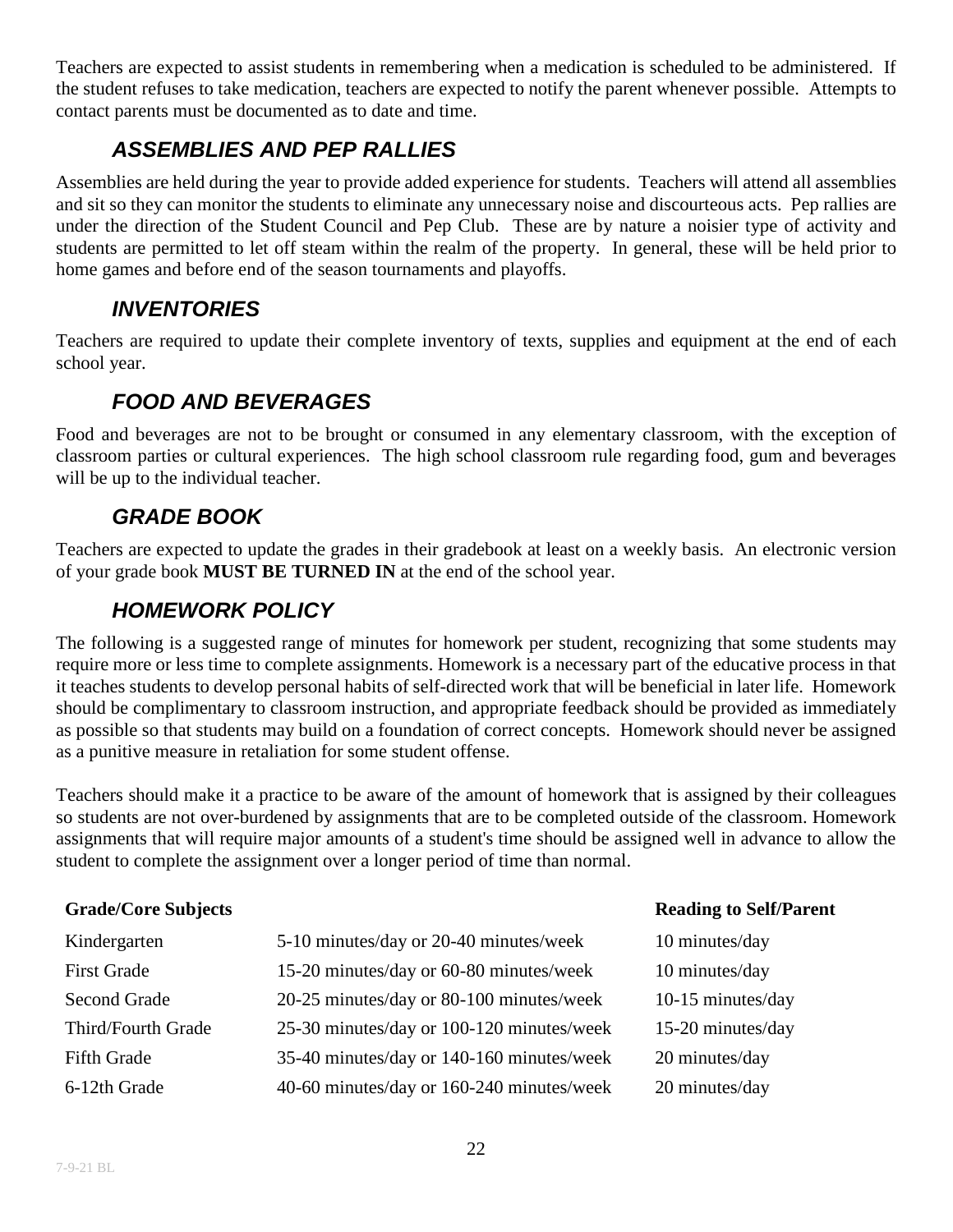<span id="page-22-0"></span>Some days students are given time to work in class on these assignments. Therefore, the time fluctuates. Students may also have more homework if they do not use their time wisely on their in class assignments.

#### *MEDIA/TECH EQUIPMENT*

<span id="page-22-1"></span>A/V equipment is for use by all teachers. All equipment will be checked out and checked in through the school secretary. Please return equipment promptly so others may use it.

#### *EMERGENCY PREPAREDNESS DRILLS (POLICY 8301)*

<span id="page-22-2"></span>The District will average one emergency drill per month. Please read your emergency preparedness manual and become familiar with it.

### *SUPERVISION TO/FROM HOME*

Discipline in the halls, school grounds, lunchroom and any other place within the jurisdiction of the school is the responsibility of all teachers. (The Sheridan School District is responsible for students from the time they leave their home until they return after school.) If a student is misbehaving at a school function, in the restrooms, lunchroom, etc., teachers are expected to take action. If the misbehavior is serious or continues, please bring the student(s) to the office and fill out a discipline referral. Teachers will be assigned various supervisory duties. It is imperative that you cover your area when assigned.

#### *SUPERVISION IN THE CLASSROOM*

<span id="page-22-3"></span>The teacher is responsible for the good conduct of all persons in their room. Keep the students orderly and working from the opening bell to the bell for dismissal. Guidance and discipline should extend beyond the homeroom or classroom to include all students. Matters of discipline should be handled in most cases by the instructor. The principal or another teacher should not be used as threats. **Never send a child out of your class without a destination and a pass.** When possible, call the principal to let them know a student is being sent to the office and the reason for it. Teachers should feel responsible to correct student's actions whenever they are not in accord with school policy. If a disciplinary problem arises that you feel merits the attention of the principal, ask someone to supervise your class while you bring the matter to the attention of the principal.

#### <span id="page-22-4"></span>**DO NOT PUT YOURSELF IN A POSITION WHERE YOU FIND THAT YOU MUST USE PHYSICAL FORCE. (Walk away if you need to).**

# *SUPERVISION - EVENING USE OF THE BUILDING*

There are several different organizations that use the building during the evening. In order to clarify and establish responsibility, teachers are asked to:

- Have administrative approval.
- Be in the building 15 minutes before the time your group is scheduled to meet.
- Permit only members of your group to enter the building. You are responsible for every student you allow to enter.
- Keep your group in your room or department. Lock the door after they are there and keep it locked.
- When your activity is finished, it is your duty to see that your group leaves the building. Supervise until your group has all gone. The teacher will be the last one to leave.
- Be sure that you lock every door you unlocked.
- Students often leave by other doors, be sure ALL entrance doors are locked.
- $\blacksquare$  Have students out of the building by 9:00 p.m.
- On Wednesday nights, all activities must be completed by 6:30 p.m.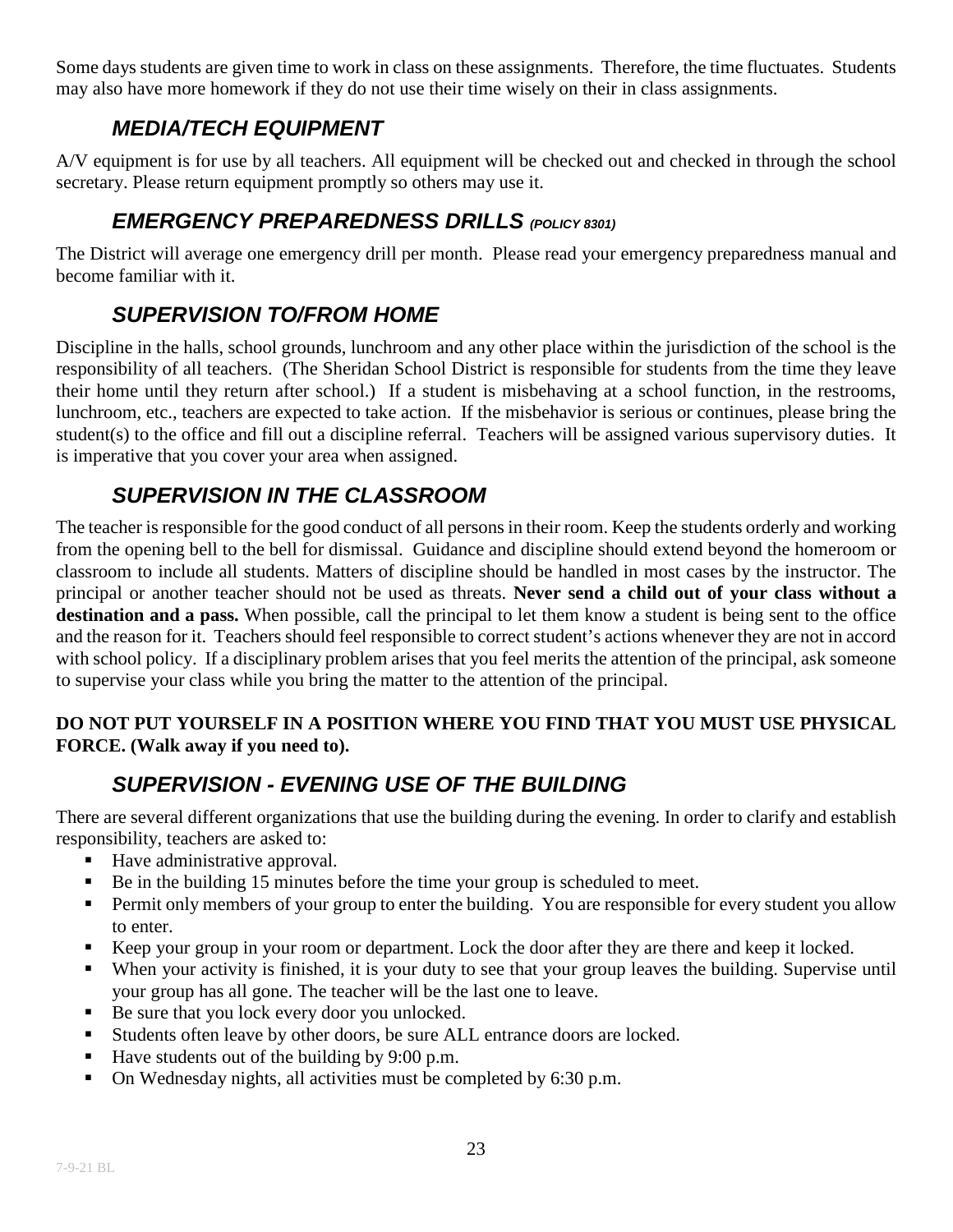#### *PARTIES*

<span id="page-23-0"></span>School parties and dances may be scheduled as frequently as the calendar and student interest permits. All functions outside the scope of the normal school day are to be scheduled through the building principal. The faculty member who sponsors the group shall make arrangements to take care of it. All school parties require one faculty chaperon when held after school hours or outside the school campus.

#### *STUDENT HANDBOOK*

<span id="page-23-1"></span>All teachers will receive a copy of the Student Handbook/Calendar. Please take some time to become familiar with it. The policies in the handbook are ones you will be responsible to enforce directly or indirectly. Please take time on the first day of school to review with your classes.

# *LIST OF STUDENTS' NAMES*

<span id="page-23-3"></span><span id="page-23-2"></span>Teachers should not distribute lists of their students' names to any outside person or agency. Request of such information should be directed to the office.

#### *USE OF PRIVATE VEHICLES ON SCHOOL BUSINESS (POLICIES 5630, 8121)*

To safeguard the District, employees, and students in matters of liability, particularly as this relates to any employees transporting a student or students, the following policy shall be observed:

- **Employees may not transport students for school purposes without prior authorization by the superintendent or the principal**.
- For all special trips involving students, a travel form must be turned in two weeks in advance of the trip.
- **Employees authorized to use their vehicles to transport students must provide the business manager with** a photocopy of a valid driver's license and proof of insurance.
- The District shall assume no responsibility for liability in case of accident unless the employee has the authorization described above.
- No student shall be sent on school errands with their own automobile, an employee's automobile, or a district-owned automobile, unless cleared through the principal or superintendent.

# *CONFERENCES & PORTFOLIO PRESENTATIONS*

<span id="page-23-4"></span>Each school year we will have parent-teacher conferences scheduled. During conferences, please observe the following guidelines:

- Maintain complete privacy.
- Try to keep conferences to a scheduled time frame. Other parents are likely to be waiting to speak to you. If the scheduled time is not enough, schedule a meeting at another time.
- If parents have a complaint, **listen to what they have to say**, ask questions if necessary, and then respond. Remember to follow up. If you become aware of a situation that requires investigation, promise to report back to the parent when you have more information and **then do it!**
- **DO NOT** have televisions or radios on during the conferences, so parents have your undivided attention.

The student should address each of these areas in the presentation to their parents.

- Student's ability to do the required work.
- Samples of their work.
- Books and materials used.
- Student's special interests and abilities.
- How the student feels about themselves.
- Short and long term goals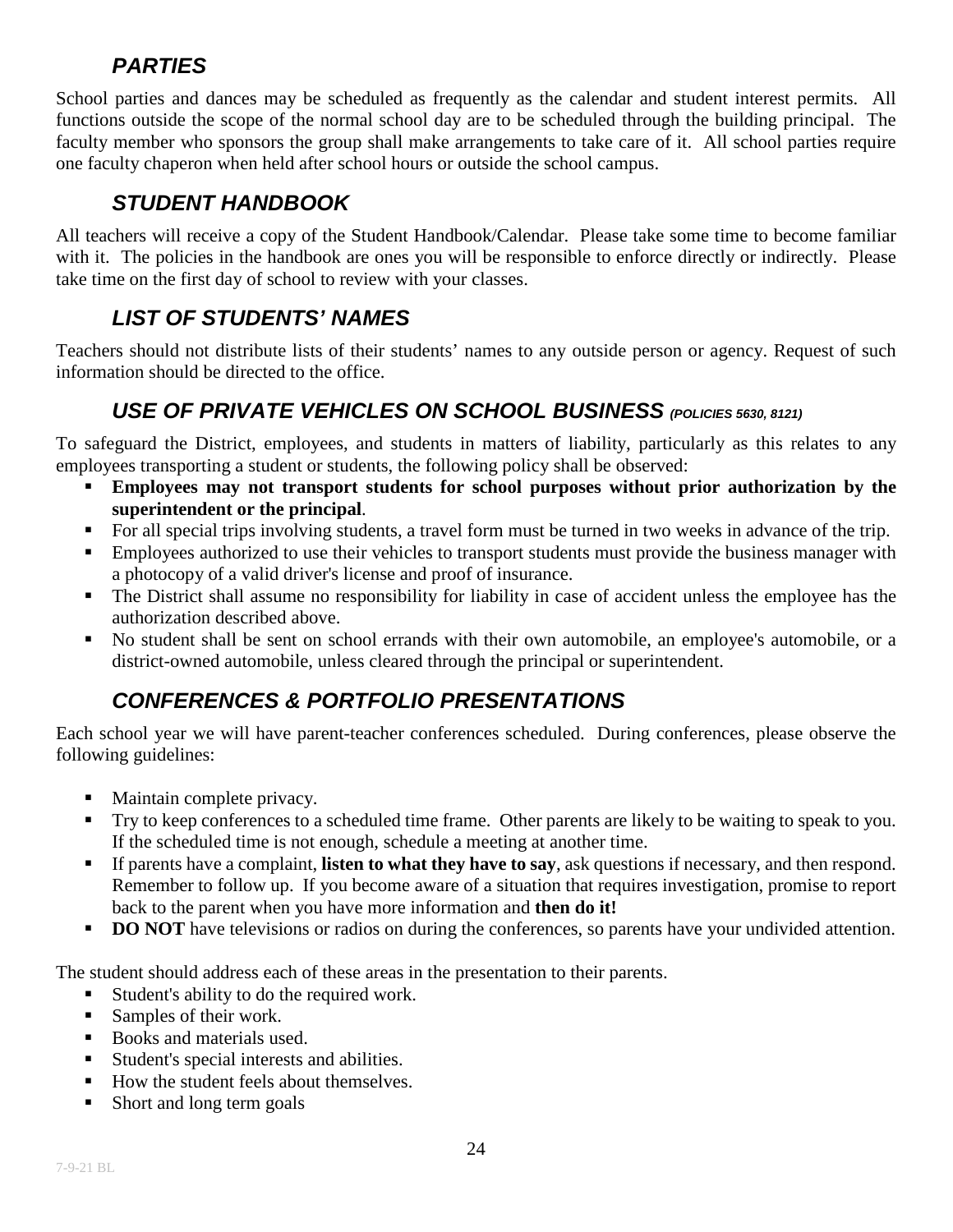# *FIRST AID (POLICY 3431)*

<span id="page-24-0"></span>The administration of any type of medication is not the function of employees of the Sheridan School District. In the event that any student sustains a minor injury, it will be handled by a staff member. All accidents will be immediately reported on an "accident report form" to the principal or superintendent.

In the event of a serious injury to a student, an administrator shall notify the parent/guardian as soon as possible. The parent/guardian shall decide what physician shall treat their child and whether to pick up the child at the school or meet the child at the Ruby Valley Medical Center. The District shall provide personnel and transportation to the designated facility. If the parent cannot be reached and if the accident is serious, the student shall be transported to the Ruby Valley Hospital emergency room by ambulance, accompanied by a District employee.

#### *EXPENSE REIMBURSEMENTS (POLICY 7336)*

<span id="page-24-1"></span>District employees and officials who incur expenses in carrying out their authorized duties shall be reimbursed by the District upon submission of a properly filled out and approved expense report and such supporting receipts as required by the administration. Such expenses may be approved and incurred in line with budgetary allocations for the specific type of expense. Expense reports must be submitted to the business manager within one month after the obligation of the expense in order for reimbursement to be made.

Anyone who makes a trip where expenses are to be reimbursed by the District must have the approval of the administration prior to making the trip in order to be reimbursed. The number of miles reimbursed will be determined by the official mileage chart that is maintained in the business office. Deviations from this official mileage chart may only be made when unusual traveling or lodging conditions occurred during the trip, and with the concurrence of the superintendent.

<span id="page-24-2"></span>When official travel by personally owned vehicle has been authorized, mileage payment shall be made at the rate set by the Board. This rate may be adjusted annually.

#### *TELEPHONE*

There are phones in all classrooms. Please do not use the phones during class time unless it is for emergency purposes. Secretaries will be instructed to not transfer any calls during instructional time unless it is an emergency. Check your messages between classes or during your prep period. **Students are not to be dismissed from any class to use the telephone, unless an emergency should arise.**

#### *DRESS*

<span id="page-24-4"></span><span id="page-24-3"></span>Faculty members are asked to dress in a professional manner. (If you have questions please ask your building administrator.)

#### *HALL/NOON DUTY*

Each teacher will be expected to be responsible for his/her share of hall/noon duty. Elementary teachers are expected to assist their class through the lunch line and get them settled at the table before eating their own lunch.

Each teacher is expected to supervise the hall in the vicinity of their classroom between classes, before, and after school. Keep students moving and orderly. Students are not to loiter in the halls during school time. Teachers are to keep their rooms locked when not occupied.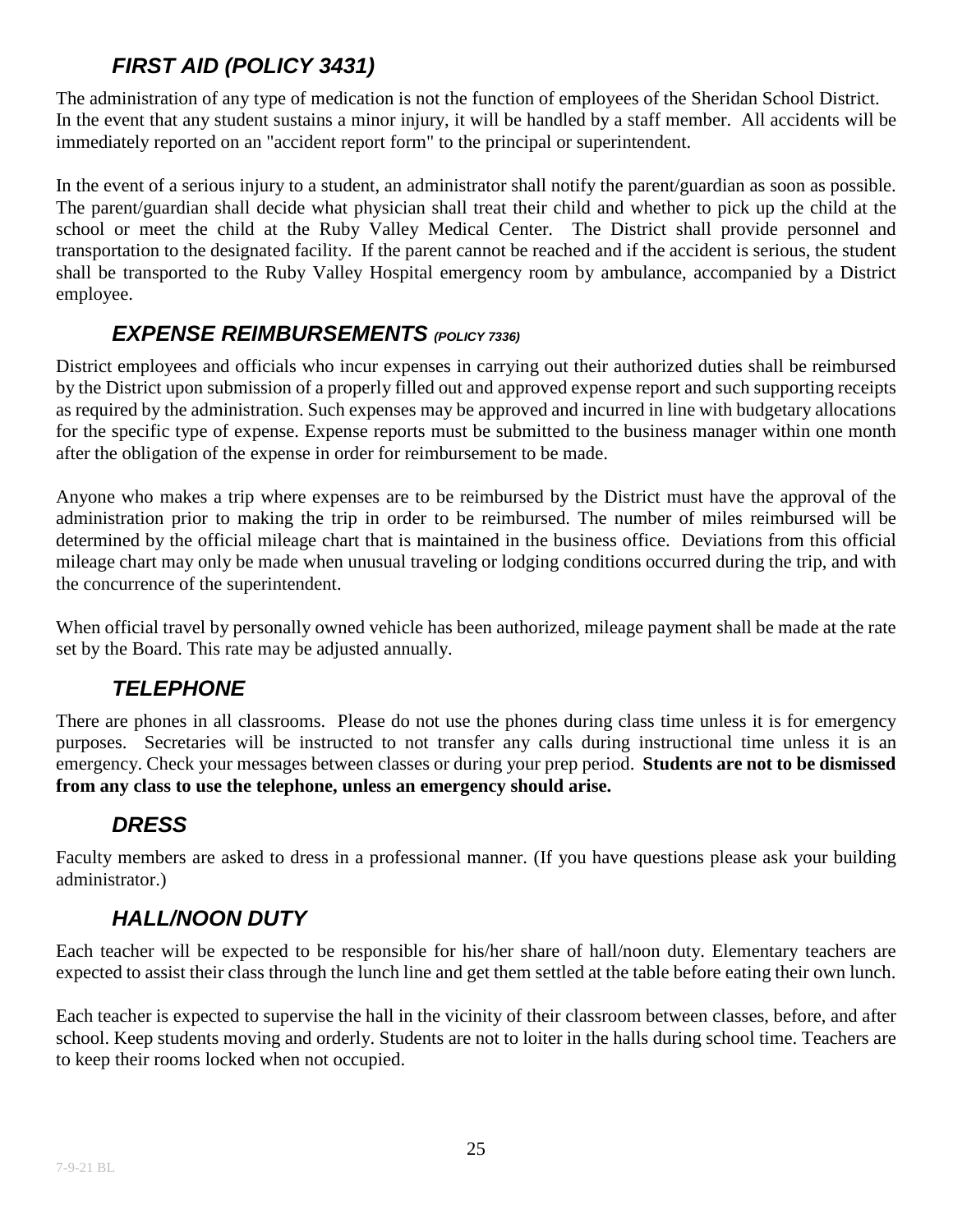#### *ENROLLMENT OR WITHDRAWAL*

<span id="page-25-0"></span>Upon approval of the principal, all K-12 students will enroll and withdraw through the secretary of the corresponding school. THE BUILDING PRINCIPAL WLL APPROVE A WITHDRAWAL FROM INFINITE CAMPUS. Withdrawal shall be done during regular class periods. In the case of an emergency, the office will assist the student with checkout. Students must return all books and pay all fines and other charges. If books are returned in good condition and no fines are due, the teacher will indicate this by placing the student's grade on the withdrawal slip. If other conditions exist, do not place their grade on the slip and give the reason. The student should report to the office with their withdrawal slip at the beginning of the seventh period to be officially withdrawn. The student will pick up the "Student Check-Out" form from the school office.

#### *MAIL BOXES*

<span id="page-25-2"></span><span id="page-25-1"></span>Please check your mailbox for messages and remove all materials from it daily.

#### *LESSON PLANS (POLICY 2123)*

**All teachers must complete lesson plans**. Non-tenured teachers should review lesson plans with their principal. Lesson plans must list assignments and activities to enable a substitute teacher to cover the lesson. Lesson plans must be kept in a place where they are easily accessible for substitutes and administrators.

#### *EQUIPMENT*

<span id="page-25-4"></span><span id="page-25-3"></span>The removal of any equipment from the school must be approved through the superintendent's office.

#### *CLASSROOM*

Leave classrooms in good order at the end of each day, with windows closed, lights off, and door locked. **The floors should be clean of all books and debris. No one should let a student into another teacher's locked room.**

#### *PUBLIC DISPLAYS OF AFFECTION (PDA)*

<span id="page-25-6"></span><span id="page-25-5"></span>Teachers are cautioned regarding inappropriate displays of affection with others while on duty. (Touching, holding hands, etc.) Public displays of affection which are inappropriate may be grounds for disciplinary action.

# *STUDENT DISCIPLINE (POLICIES 3300, 3310)*

School Law 20-5-201, states that pupils shall: "Comply with the policies of the trustees and the rules of the school which he attends; pursue the required course of instruction; submit to the authority of the teachers, principal and district superintendent of the district; and be subject to the control and authority of the teachers, principal and district superintendent while he is in school or on school premises, on his way to and from school, or during his intermission or recess. Any pupil who continually and willfully disobeys the provisions of this section, shows open defiance of the authority vested in school personnel by this section, defaces or damages any school building, school grounds, furniture, equipment, book belonging to the district, or harms or threatens to harm another person or his property shall be liable for punishment, suspension or expulsion under the provisions of this title. When a pupil defaces or damages school property as defined above, his parent or guardian shall be liable for the cost of repair or replacement upon the complaint of the teacher, principal, superintendent, or any trustee and the proof of such damage."

Classroom discipline is the teacher's responsibility. Please confer with the principal or superintendent on persistent problems. When a teacher brings charges against a student who is chronically defiant, it is necessary that the charges be specific and concise. As a result, it is suggested that teachers keep a written record of offenses. A good investment is to make a phone call home when the problem is small. Teachers, phone home!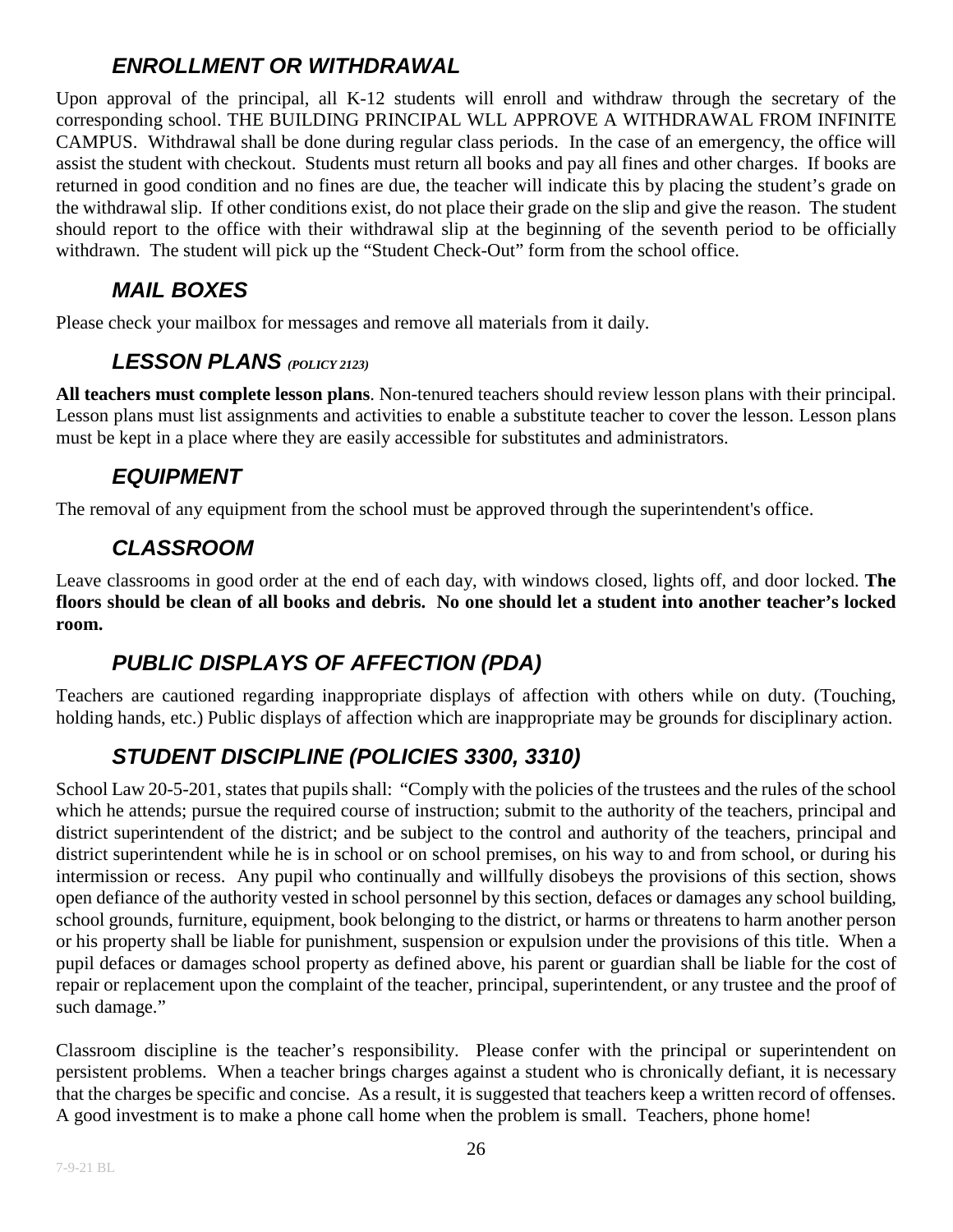There are certain fundamental principles which incorporate the elements of good discipline. The ordinary child usually does not need affection so much as he needs a sympathetic understanding of his problem and wants. Every teacher ought to have this understanding as a basis for personal guidance. One student needs encouragement, another restraint, a third appreciation, a fourth an awakened ambition. A word of caution here, of stimulus there, a warning particularly if in private, may not merely save temporary disciplinary troubles, but produce permanent results in character building. The teacher, who can cultivate such an attitude of trust on the part of their pupils that they will want to consult with them about their own troubles, has an opportunity for a type of service that is extremely gratifying. In the best controlled class, the problem of discipline is not obvious. Good discipline is a by-product when students are interested and busy.

### *VISITORS (POLICY 4301)*

<span id="page-26-1"></span><span id="page-26-0"></span>Students may bring visitors to school only with the principal's permission. Parents are always welcome, but are asked to check in through the office before visiting.

#### *VIDEOS/MOVIES*

Videos must have an educational purpose and relate to the curriculum.

- Make sure the videos have educational value and relate to the subject being taught. Be very selective of the content, character and impact the video may have on students. Videos should be appropriate, relevant and directly related to the instructional program.
- Always preview the video to ensure it is appropriate to show to students.
- With the limited amount of instructional days provided, the use of videos should not be a major tool of instruction. Consider using portions of the video which would best reinforce a subject theme which was taught using traditional methods.
- **All videos not part of the school based media collections must be approved by the superintendent or principal at least three days in advance.**

#### *CORPORAL PUNISHMENT (POLICY 3310)*

<span id="page-26-3"></span><span id="page-26-2"></span>By statute, corporal punishment is not allowed in schools in the State of Montana.

#### *HOLDING BUS STUDENTS AFTER SCHOOL*

Considering that we have a large number of students who ride buses, it is imperative that before you keep a bus student after school, for any reason, you must check their status with respect to transportation through the office. When bus students are assigned detention, they are to be given one night to make proper arrangements.

#### *STUDENT DISMISSAL PRECAUTIONS*

<span id="page-26-4"></span>No staff member shall excuse any pupil from school prior to the end of the school day, or into any person's custody, without the direct prior approval and knowledge of the building principal. The building principal shall not excuse a pupil before the end of the school day without a request for the early dismissal by the student's parents. Telephone requests for early dismissal of a student shall be honored only if the caller can be positively identified as the student's parent or guardian.

As a general rule, students may not leave school to go home due to illness unless it can be established that some relative of the student is at home to care for them. Additional precautions shall be taken by the school administration appropriate to the age of students, and as needs arise. All students must check in or out of school through the school office.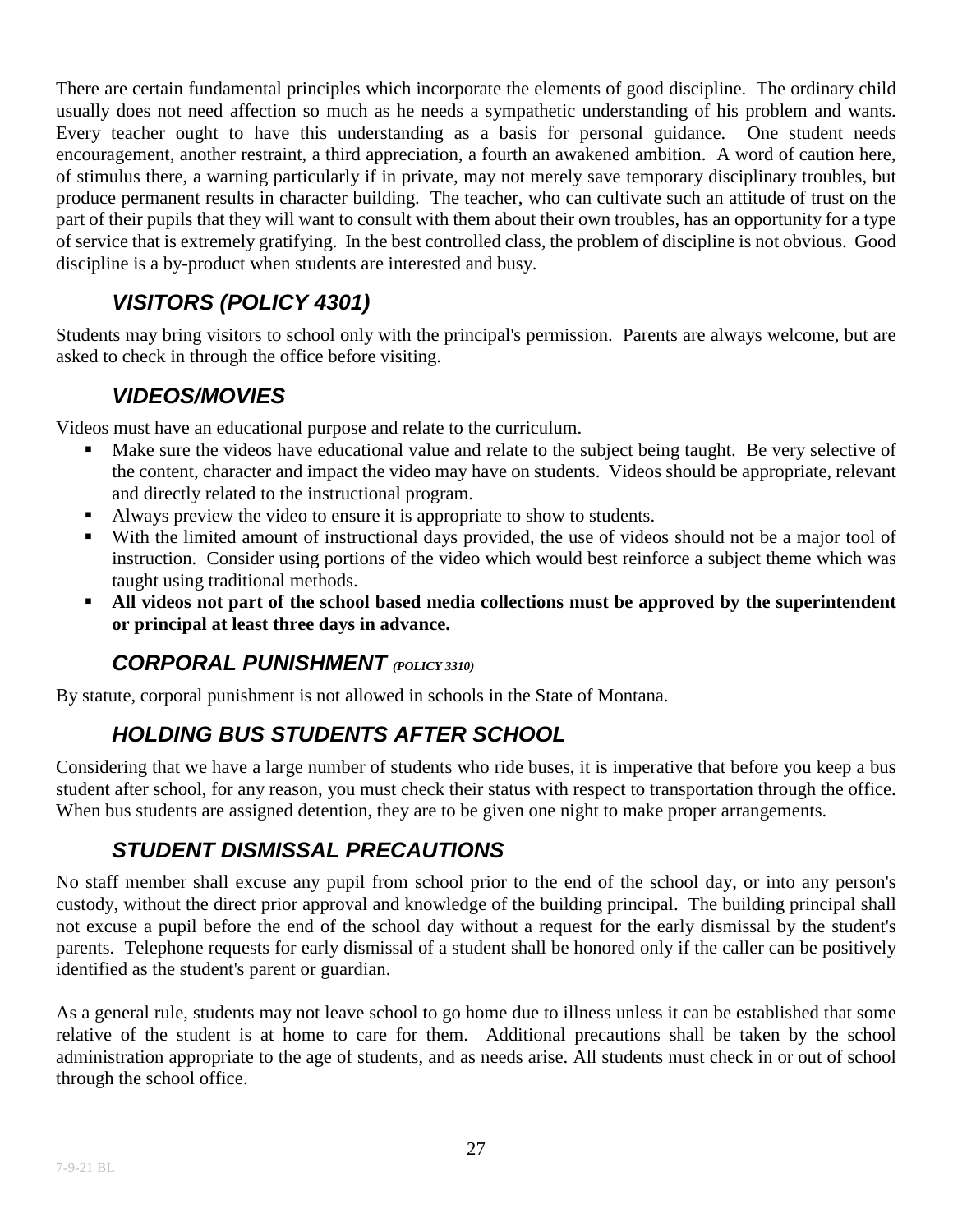#### *STUDENT PROGRESS AND REFERRAL*

<span id="page-27-0"></span>Teachers are expected to intervene when a student is struggling in their class. Contacting parents and setting up additional tutoring time before and after school are the norm. If a student continues to struggle after these interventions, the teacher should ask the counselor to set up a student assistant team meeting (SAT). The student will be placed on a Response to Intervention cycle using the classroom and Title I teacher to further assist the student. Only after intensive intervention will a student be referred to special education using the referral form.

### *PROMOTION AND RETENTION OF STUDENTS (POLICY 2421)*

<span id="page-27-1"></span>A student's achievement of the skills for the grade to which he is assigned and his readiness for work at the next grade level shall be required before he is assigned to the higher grade. Students who have mastered the appropriate skills will be promoted and those who have not will be recommended for retention. Such retention may be considered when:

- The child is in grades K-6.
- The child is achieving significantly below ability and grade level.
- Retention would not cause an undue social and emotional adjustment.
- Retention would have a reasonable chance of benefiting the child totally.

**Whenever such retention is being considered, the teacher shall confer with the principal**. This should be done before the end of the third 9-week grading period. The principal shall call a meeting of the parents, the teacher, and the counselor to explain the child's current academic standing in relationship to the group and their individual ability. If significant improvement is not noted in the child's academic performance, the principal and the teacher shall make the final decision on retention of the student. Only in unusual circumstances should a child be retained more than once.

**Middle School Promotion Requirements** *–* A student that fails more than one class may be considered for retention. A team of staff, parent, and administration will review all facts and make a recommendation to the superintendent.

#### *PREGNANT AND MARRIED STUDENTS*

<span id="page-27-2"></span>Marital, maternal, or parental status shall not affect the rights and privileges of students to receive a public education or to take part in any extracurricular activity offered by the school. Pregnant students shall be permitted to continue in school in all instances when continued attendance has the sanction of the expectant mother's physician. The physician's approval of this continued attendance must be on file at the school. The school administration is authorized to make special arrangements for the instruction of pregnant students and to provide an educational program designed to meet their special needs.

#### *EMERGENCY CLOSINGS*

<span id="page-27-3"></span>The superintendent is empowered to close the district schools or to dismiss them early in the event of hazardous weather or other emergencies that threaten the health or safety of students and staff. Such action is never to be taken lightly, for public education is one of the principal functions of the community and should be maintained at a normal level except in extreme circumstances. When this regularity of operation ceases, serious difficulties are caused and the welfare of children may be jeopardized. Schools may not properly be closed merely to avoid inconvenience. While it may be prudent, under certain circumstances, to excuse all students from attending school, to delay the opening hour, or to dismiss students early, the administration has the responsibility to see that as much of the administrative, supervisory, and operational activity is continued as may be possible.

In making the decision to close schools, the superintendent or his or her designee shall consider many factors, including the following principal ones relating to the fundamental concern for the safety and health of children: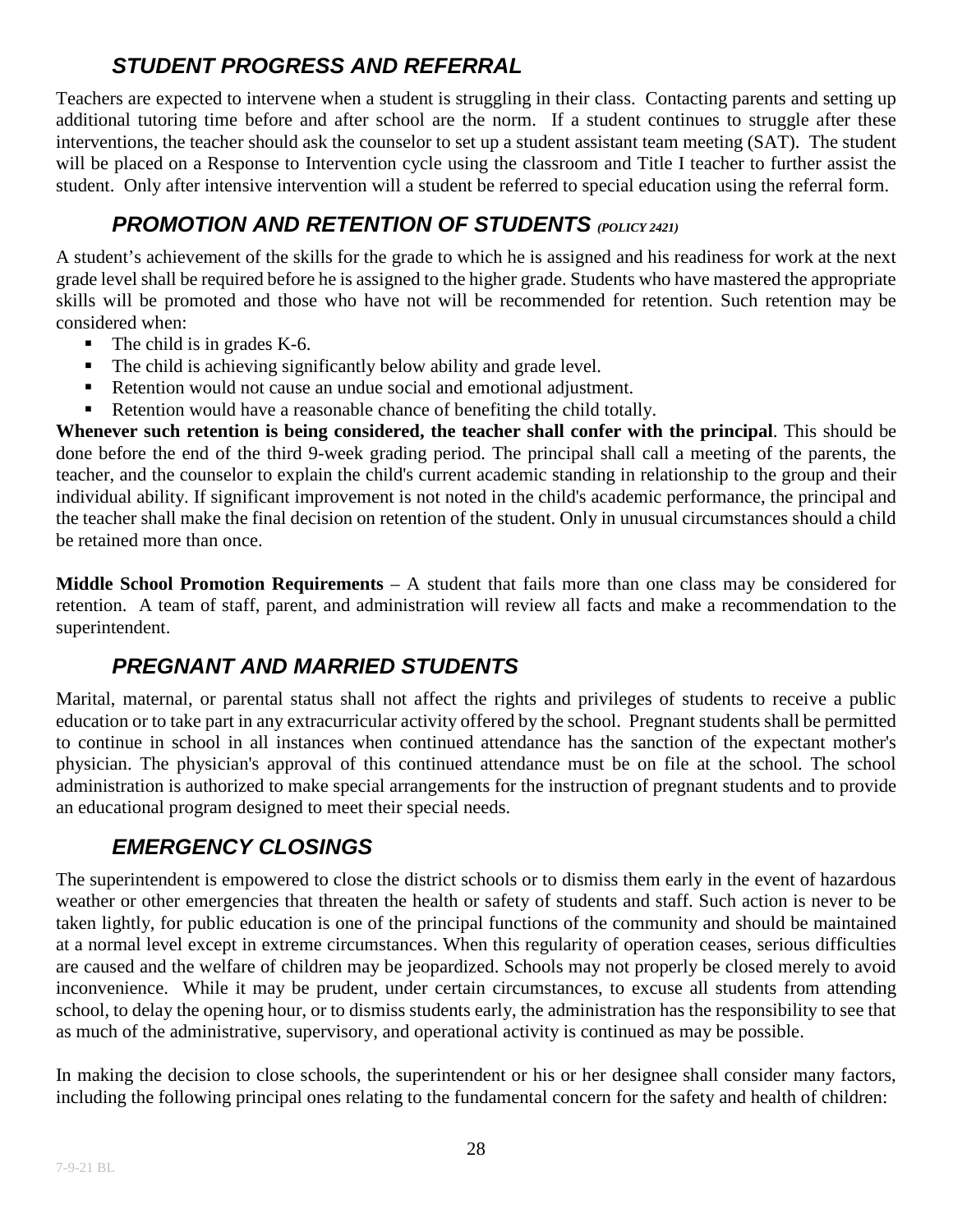- Weather conditions, both existing and predicted.
- Driving, traffic, and parking conditions affecting the transportation of students
- Actual occurrence or imminent possibility of any emergency condition which would make the operation of schools difficult or dangerous.

The superintendent shall weigh these factors and shall take action to close the schools only after consultation with traffic and weather authorities, the principals, and school officials from neighboring districts. Refer to the emergency preparedness manual.

### *CASH IN SCHOOL BUILDINGS*

<span id="page-28-0"></span>Moneys collected by school employees and by student treasurers shall be handled with good and prudent business procedures. All moneys collected shall be receipted, accounted for, and directed without delay to either office for deposit. **In no case shall money be left overnight in school, except in the safe.**

#### *PATRIOTIC EXERCISES*

<span id="page-28-1"></span>Montana Code Annotated requires that Montana school students recite the Pledge of Allegiance. We believe that the students of the Sheridan School District should learn the principles of liberty and democracy expressed in the Declaration of Independence and the Bill of Rights. Further, it is felt that the salute to the flag and the daily Pledge of Allegiance help students learn these principles. In all classrooms in grades K-12, at the beginning of the first regularly scheduled class or activity period, the Pledge of Allegiance to the flag of the United States of America will be given, except when the principal will arrange for other appropriate exercises which will include the Pledge of Allegiance.

#### *EXTRACURRICULAR GUIDELINES*

<span id="page-28-3"></span><span id="page-28-2"></span>For student extracurricular guidelines, please see the respective student handbooks. The necessary travel forms must be filed in the office before any planned trip.

#### *SAFETY AND ACCIDENTS*

Safety is everyone's responsibility. Staff is responsible for the maintenance of items in the classrooms. If you have a chair that is not safe, it is your duty to let maintenance or the office know. DO NOT allow students to sit on table tops or the back of furniture. It violates safety codes. If you see an unsafe condition or situation you should bring it to the attention of a supervisor. If you have an accident/or injury while on the job, notify the principal or the school clerk immediately.

#### *STORAGE*

<span id="page-28-5"></span><span id="page-28-4"></span>It is the teachers' responsibility to properly store all class and activity materials. A room should never be left in disarray.

#### *SHERIDAN SCHOOL DISTRICT GRADING SCALE*

|       | $A = 94 - 100$    |            | $C = 74 - 76$    |
|-------|-------------------|------------|------------------|
| $A -$ | $= 90 - 93$       | $C_{\tau}$ | $= 70 - 73$      |
| B.    | $= 87 - 89$       |            | $D+ = 67 - 69$   |
| B –   | $= 84 - 86$       |            | $D = 64 - 66$    |
| $B -$ | $= 80 - 83$       |            | $D- = 60 - 63$   |
|       | $C_{+}$ = 77 - 79 | $F -$      | $= 59$ and below |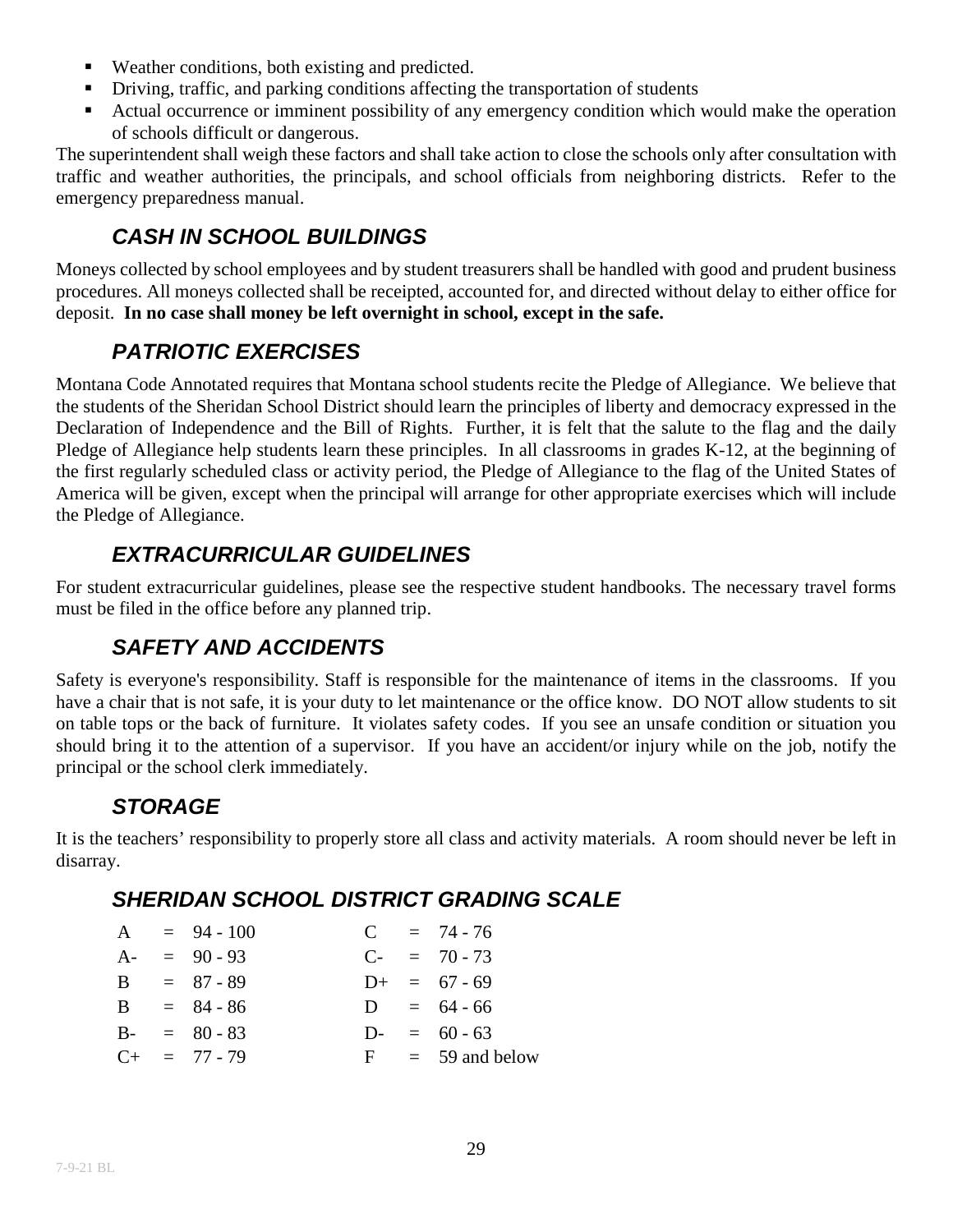#### *INTERNET USE BY STAFF (POLICY 5450)*

<span id="page-29-1"></span><span id="page-29-0"></span>Personal use of school computers by staff should be limited while on duty and not used during instructional time. Inappropriate or illegal use of the internet may be grounds for disciplinary action.

#### *FERPA (POLICIES 3600, 3600P, 3600F)*

All staff must comply with the Federal Equal Rights Protection Act (FERPA), which includes protection of individual children's privacy. Student information cannot be shared outside of the educational setting. Confine all conversations dealing with students to the closed meeting setting. If staff has questions in regards to personal student information or need specific information on a student, staff is directed to the guidance counselor, principal, or superintendent.

#### <span id="page-29-2"></span>*TOBACCO AND VAPING DEVICE USE (POLICY 8225)*

The District maintains tobacco-free buildings and grounds. Tobacco includes but is not limited to cigarettes, cigars, snuff, pipe smoking tobacco, smokeless tobacco, vapor product, alternative nicotine product or any other tobacco or nicotine delivery innovation.

Use of tobacco or nicotine products in a public school building or on public school property is prohibited, unless used in a classroom or on other school property as part of a lecture, demonstration, or educational forum sanctioned by a school administrator or faculty member, concerning the risks associated with using tobacco products or in connection with Native American cultural activities.

For the purpose of this policy, "public school building or public school property" means:

• Public land, fixtures, buildings, or other property owned or occupied by an institution for the teaching of minor children, that is established and maintained under the laws of the state of Montana at public expense; and

• Includes playgrounds, school steps, parking lots, administration buildings, athletic facilities, gymnasiums, locker rooms, and school vehicles.

Violation of the policy by students and staff will be subject to actions outlined in District discipline policies. Use of FDA-approved cessation devices may be permitted at school buildings and on school grounds with the approval of the building administrator.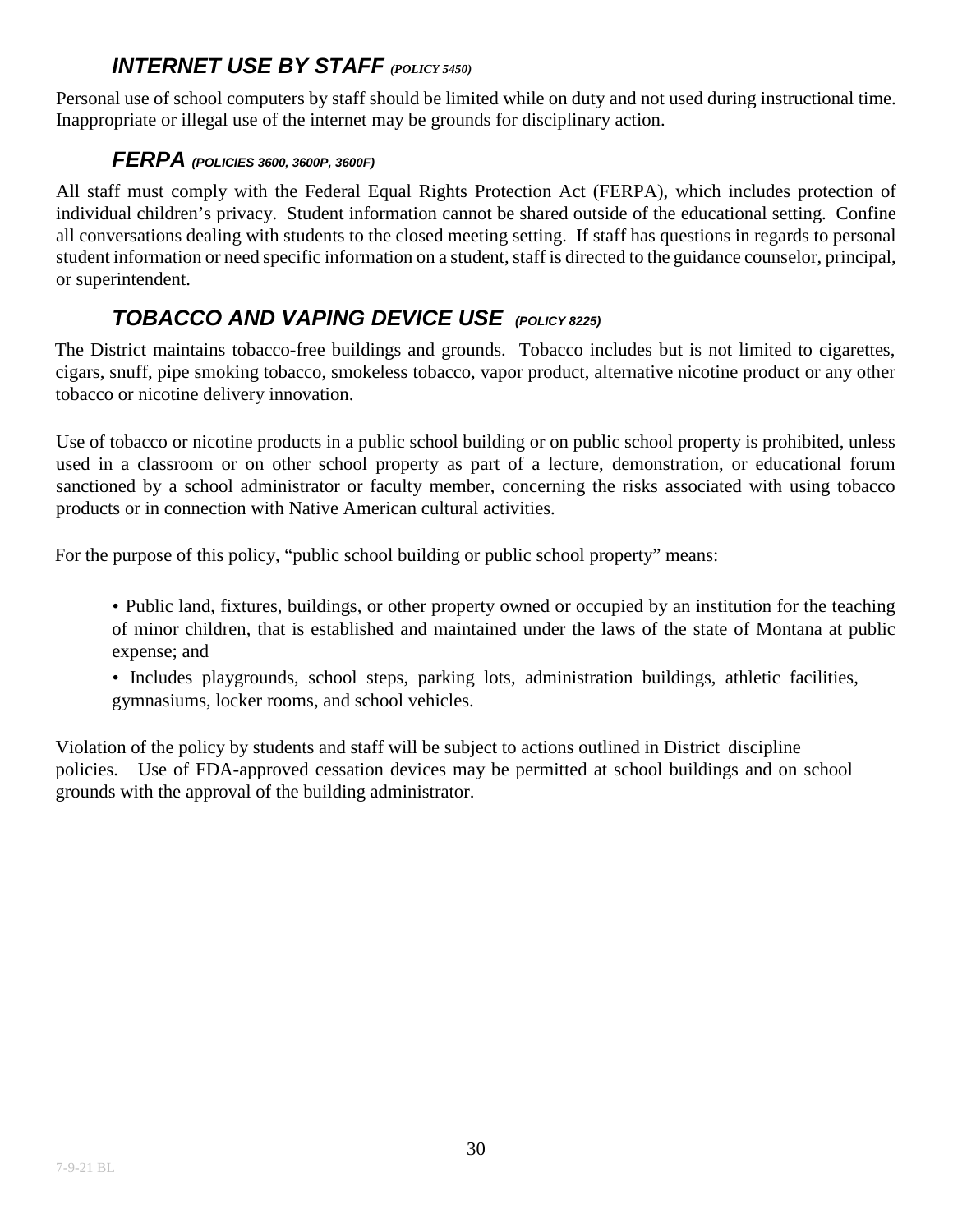# <span id="page-30-0"></span>*CERTIFIED HANDBOOK ACKNOWLEDGEMENT FORM*

I, \_\_\_\_\_\_\_\_\_\_\_\_\_\_\_\_\_\_\_\_\_\_\_\_\_\_\_\_\_\_\_\_\_\_\_\_\_\_\_\_, have received a copy of the Employee Handbook issued by the District, and understand and agree that I am to review this handbook in detail and to consult District policies and procedures and with my supervisor if I have any questions concerning its contents.

I understand:

- 1. that this handbook is intended as a general guide to District personnel policies and procedures and that it is not intended to create any sort of contract between the District and any one or all of its employees;
- 2. that the District may modify any or all of these policies and procedures, in whole or in part, at any time, with or without prior notice; and
- 3. that in the event the District modifies any of the policies or procedures contained in this handbook, the changes will become binding on me immediately upon issuance of the new policy or procedure by the District.
- 4. I have received the school district policies via the School District Website and have attended an employee orientation on \_\_\_\_\_\_\_\_\_\_\_\_\_ (*date)* which included discussion of the school district policies. I agree to abide by all of them.

*I understand that as an employee of the District I am required to review and follow the policies and procedures set forth in this Employee Handbook and District policy. I agree to do so.*

*Signature of Employee* Date

 $\overline{\phantom{a}}$ 

**Return this signed form to the District Office.**